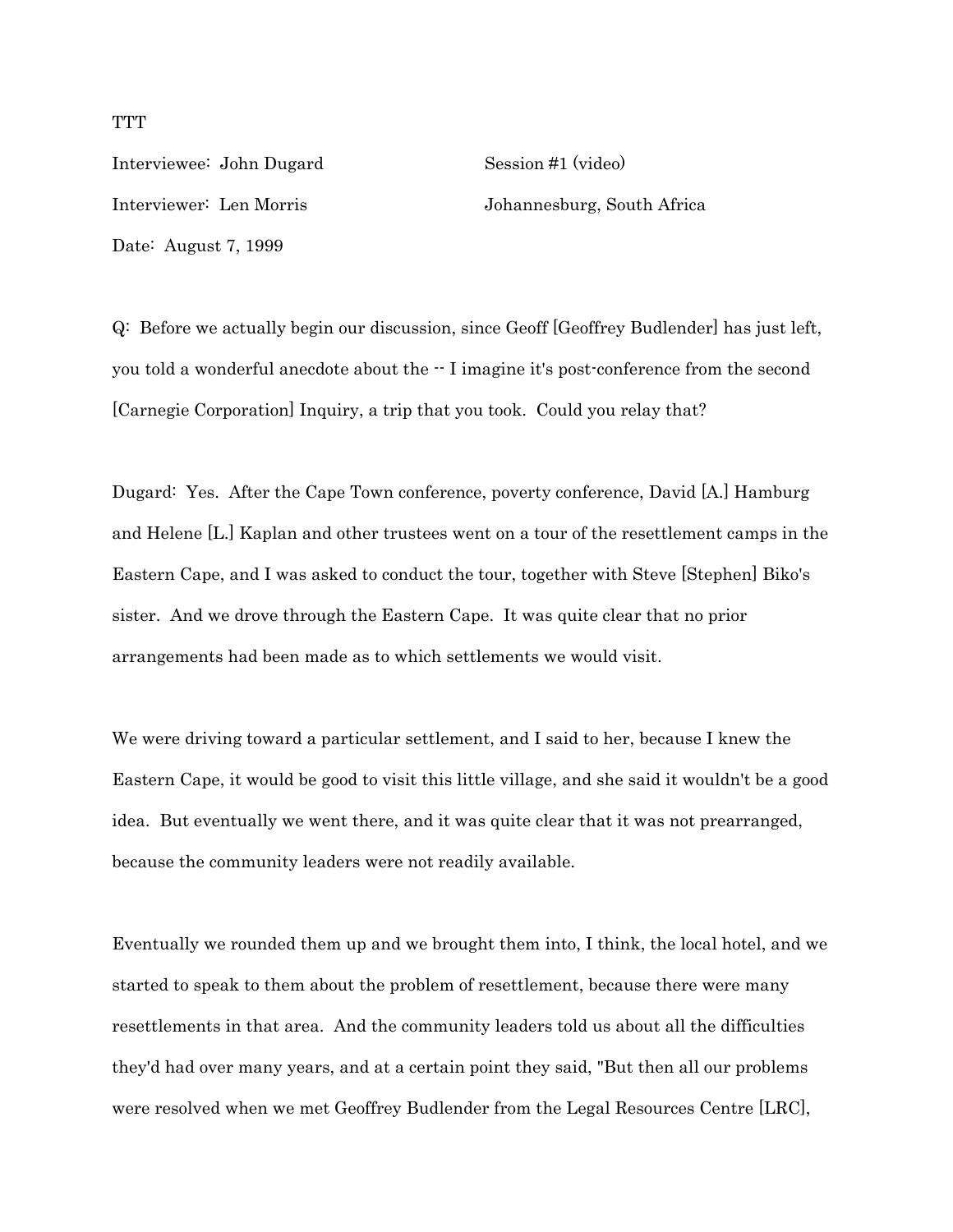and he started to advise us on how to use the law to assist us in coping with resettlement problems."

And obviously that had a major impact on David Hamburg and others. I think they realized that Carnegie funded operations that really had an impact on people.

Q: But in the beginning, Carnegie's money and -- was risk capital, as John [W.] Gardner's fond of calling it, wasn't it? I mean, 1978 is when you got started with CALS [Centre for Applied Legal Studies]?

Dugard: Yes. Perhaps I could go back a few years. In 1973, The Ford Foundation funded a very important conference on legal aid at the University of Natal, and thereafter, Ford Foundation officers visited South Africa and spoke to Felicia Kentridge and me and Geoff Budlender and others about setting up public-interest law programs in South Africa, but they seemed to be unprepared to seize the initiative and actually set up programs.

Then in 1977, David [R.] Hood visited South Africa for the Carnegie Corporation. And 1977 was a particularly difficult year, because that was the year in which Steve Biko was killed, and the year in which there was a major clamp-down following the Soweto uprising. There were discussions between Carnegie and Ford and Rockefeller Brothers [Fund] about setting up public-interest law in South Africa. At this stage it was realized by all three foundations that this was an important area and that there would be collective action, but as I understand it, Ford and Rockefeller Brothers were uncertain.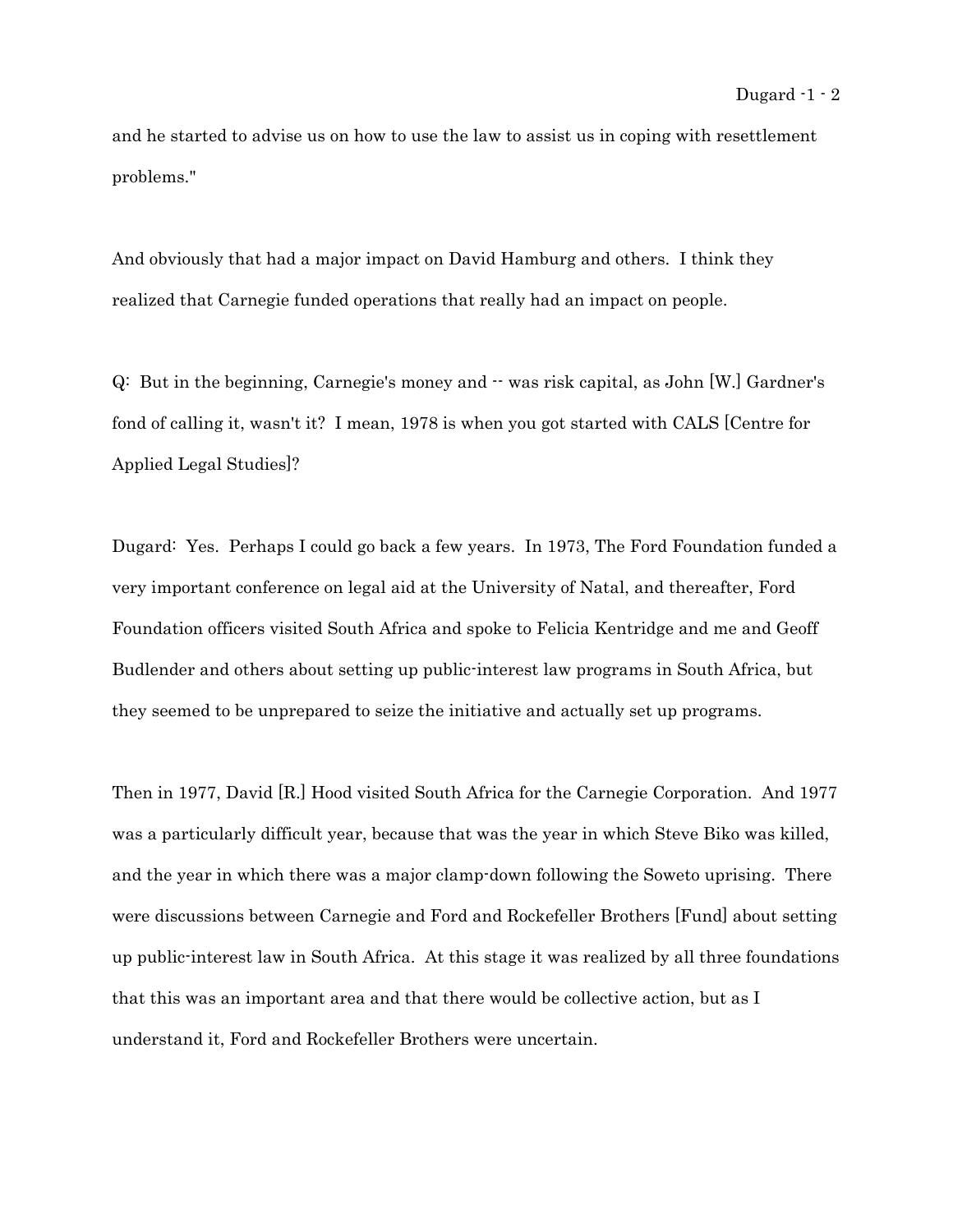And at this stage, David Hood went to the Carnegie board of trustees and persuaded the board to make a grant to the University of the Witwatersrand to set up the Centre for Applied Legal Studies, with one of its early tasks the establishment of the Legal Resources Centre. So that meant that in 1978 we received funding for public education in the field of law, but with one of the main functions the establishment of the Legal Resources Centre. And thereafter, Arthur Chaskalson and I visited the United States to raise funds for the Legal Resources Centre, and in the following year the Legal Resources Centre was set up with funding from Ford Foundation, Rockefeller, and Carnegie.

But I think it's important to realize that without that initial step taken by David Hood, that the establishment of public-interest law in South Africa, Legal Resources Centre and CALS, might have been delayed for several years.

Q: How did you arrive at the shape of the proposal, if you will, meaning the structure for CALS, the idea of the -- I mean, was it a dialogue with Carnegie and the funders? Was it something that was generated almost entirely on this side, the South African side? Dugard: David Hood played a major role in this. David had joined the Carnegie Corporation after several years as dean of the University of Hawaii Law School, so he had  $$ he told me at this stage that there was a feeling on the part of the Carnegie board of trustees that he was likely to push a legal project, and he did not want to be seen to be doing that. But he said that when he visited South Africa, it was so clear to him that there was a need for public interest law in South Africa and for institutions like CALS and LRC, that he felt that he had to push.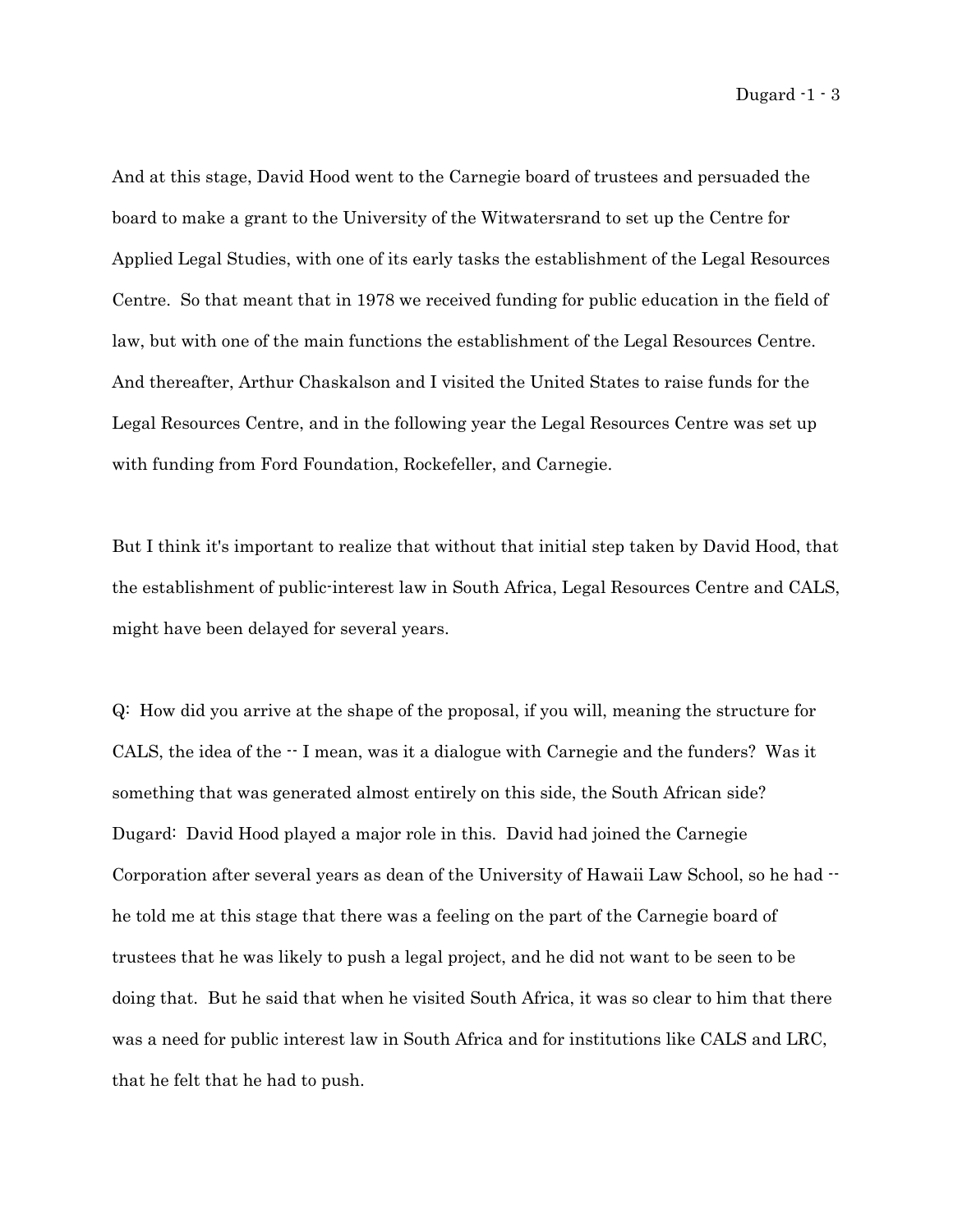At that stage the structure was uncertain. Arthur Chaskalson at this time was a member of the Johannesburg bar, and he was not involved in the discussions. It was mainly Felicia Kentridge, Geoff Budlender, and a number of other people involved in labor relations, and myself, that held discussions with the funders. David suggested that an institution should be set up, linked to the university. And so that was how CALS came about as a research institution attached to a university. That certainly was not my idea; it was his.

The Legal Resources Centre, which was modeled to a large extent on the Legal Defense Fund, was a more obvious structure, but the difficulty there was that there was no clear leader, no person with stature capable of leading the Legal Resources Centre. We spoke about people, and Arthur Chaskalson's name was mentioned. I did not think that we would persuade him to accept the position. Then Felicia and Sydney Kentridge had a discussion with Arthur, and, much to our surprise and joy, he accepted. And thereafter, it meant that the idea of Legal Resources Centre became viable, but that was very modeled on the Legal Defense Fund, and that was emphasized by the fact that the first American visitor who was brought out to South Africa was Jack Greenberg, who had been director of the Legal Defense Fund, or at that stage was still director of the Legal Defense Fund. And he and Arthur Chaskalson became firm friends. So that really explains why the Legal Resources Centre had that particular structure.

But as far as the Centre for Applied Legal Studies is concerned, I don't think there was any real precedent for such a structure. It was largely David Hood's idea.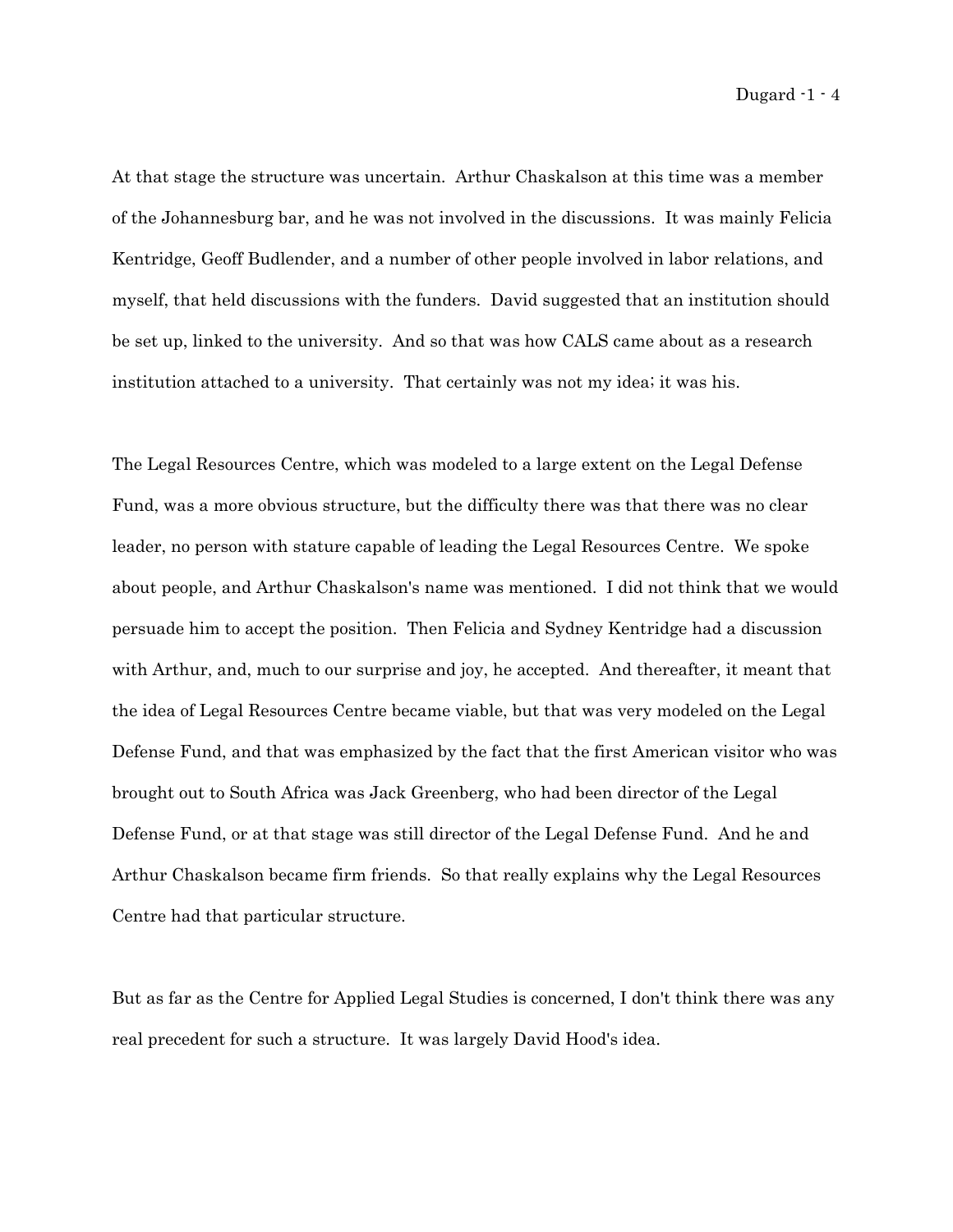Q: Was there a protective aspect, though, to the notion of connecting CALS with the University, much the same way that  $\cdot$  well, not in the same way, but the trustee structure for the LRC enabled Arthur Chaskalson to put people in place, other high-profile attorneys there, which would make it less likely that the LRC would be banned or run into difficulty. Did the university afford some similar protection for CALS?

Dugard: Yes, that was quite clear. But, of course, at that time the whole issue was so sensitive that we spoke about calling the institution The Centre for Human Rights, but we realized that we would have been banned immediately had we used the word human rights in our title. So that was why we decided to call it the Centre for Applied Legal Studies, to give it a very bland name.

Fortunately, the vice chancellor of the University, Sonny [Daniel J.] du Plessis, who was a medical -- was a surgeon, rugged Afrikaner, who had not really been previously engaged in political matters, saw the virtue of this, and he and David Hood became good friends, too. And I think that right from the outset we had the full support of the University, particularly from Sonny du Plessis, who was a very misunderstood man in many respects, perhaps not a very popular vice chancellor, but he was a man of principle and conviction, and he was always very supportive of the Centre for Applied Legal Studies. I think you're right; it would have been difficult to close down, to ban an operation with the name of Centre for Applied Legal Studies, which purported to be a research center, and was a research center in many ways.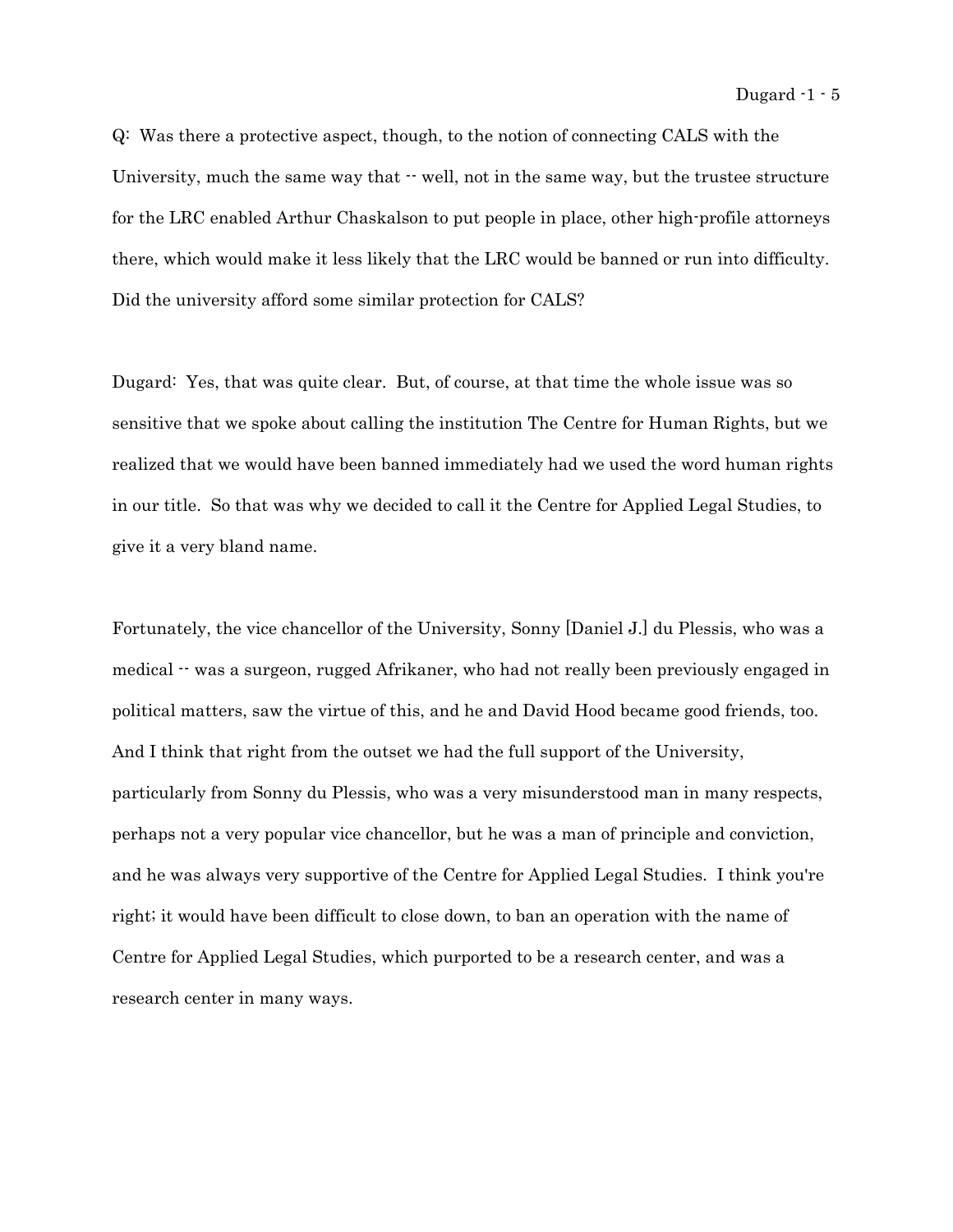Q: What does a research center do, particularly in a political atmosphere where people - such an oppressive atmosphere where people are detained and banned, and at that point there's violence, armed struggle is under way? How do you take your real objective, which is to promote justice and human rights, and move it forward with research? What steps did you take?

Dugard: It was applied legal studies. We did carry out normal academic research activities. We wrote in the field of human rights for existing legal publications. We also wrote in the press about human rights violations, but from a scholarly point of view. But there came a time when we realized that some of the ideas that we had about the law were ideas that ought to be implemented, and that is why CALS became involved in litigation. We became very involved in litigation in the field of labor relations, in the Group Areas Act, and in the pass laws.

And many of those undertakings were preceded by research. For instance, if I could just refer to the subject of the pass courts. I don't know how much you know about the pass laws, but under the apartheid system every black African required a document, an identity document, and a document providing evidence of the fact that she or he had permission to be in a particular urban area. And every African was required to carry that pass all the time. Failure to produce a pass was a criminal offense. And so many Africans were simply picked up off the streets or there were raids into homes, they were arrested and then taken off to court, and they were brought before the pass courts. The pass courts were really a travesty of justice, because there was no legal representation, and the whole process was a very quick one.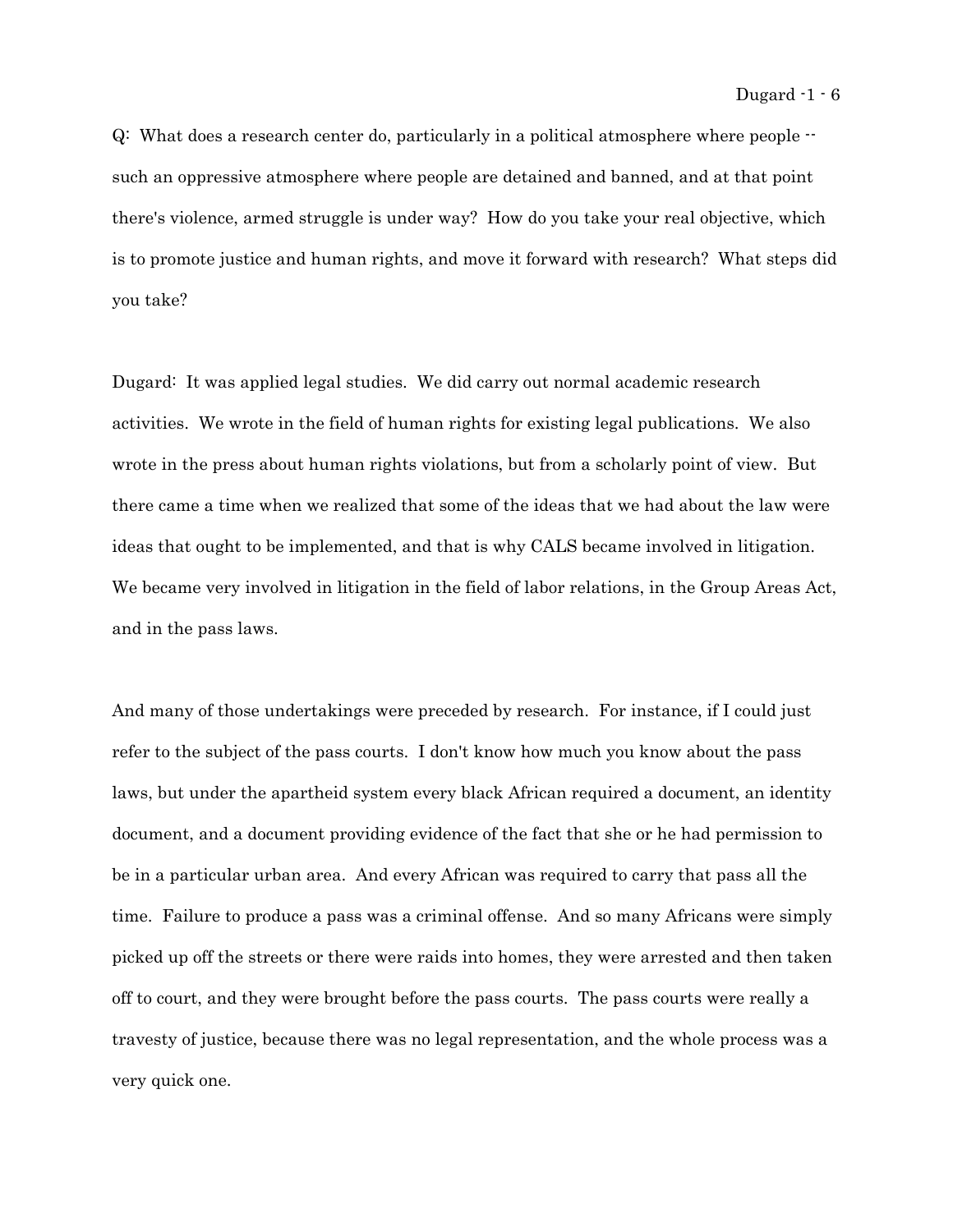So we carried out a survey of what was actually happening in the pass courts, and we went there with stopwatches, and we timed them. Sometimes the trial would last for forty seconds, and a person would be convicted and sentenced to ten days' or two weeks' imprisonment. And this was going on all the time.

And we did publish a small pamphlet on the subject, but then we took it one step further and we set up a system, together with a group called Lawyers for Human Rights, to provide for free legal assistance in the pass courts. And when that happened, the system no longer worked, because all it required was for one person to go to court and to defend a person so that the trial would no longer last one minute, but a couple of hours. And the system became inoperative. And so that was an obstructive strategy that was premised on research.

Similarly, we brought a challenge to a proclamation zoning Central Johannesburg white for the purposes of residence. There, too, we carried out research on the circumstances in which one might challenge a proclamation on the grounds it was unreasonable and discriminatory. I was particularly interested in introducing international law arguments into proceedings before South African courts, and so when we had prepared to research the matter, we challenged the validity of a proclamation zoning Central Johannesburg white. We failed. We knew we would fail, but the consequence of that was that all prosecutions under the Group Areas Act were suspended for two years while the matter went through the courts.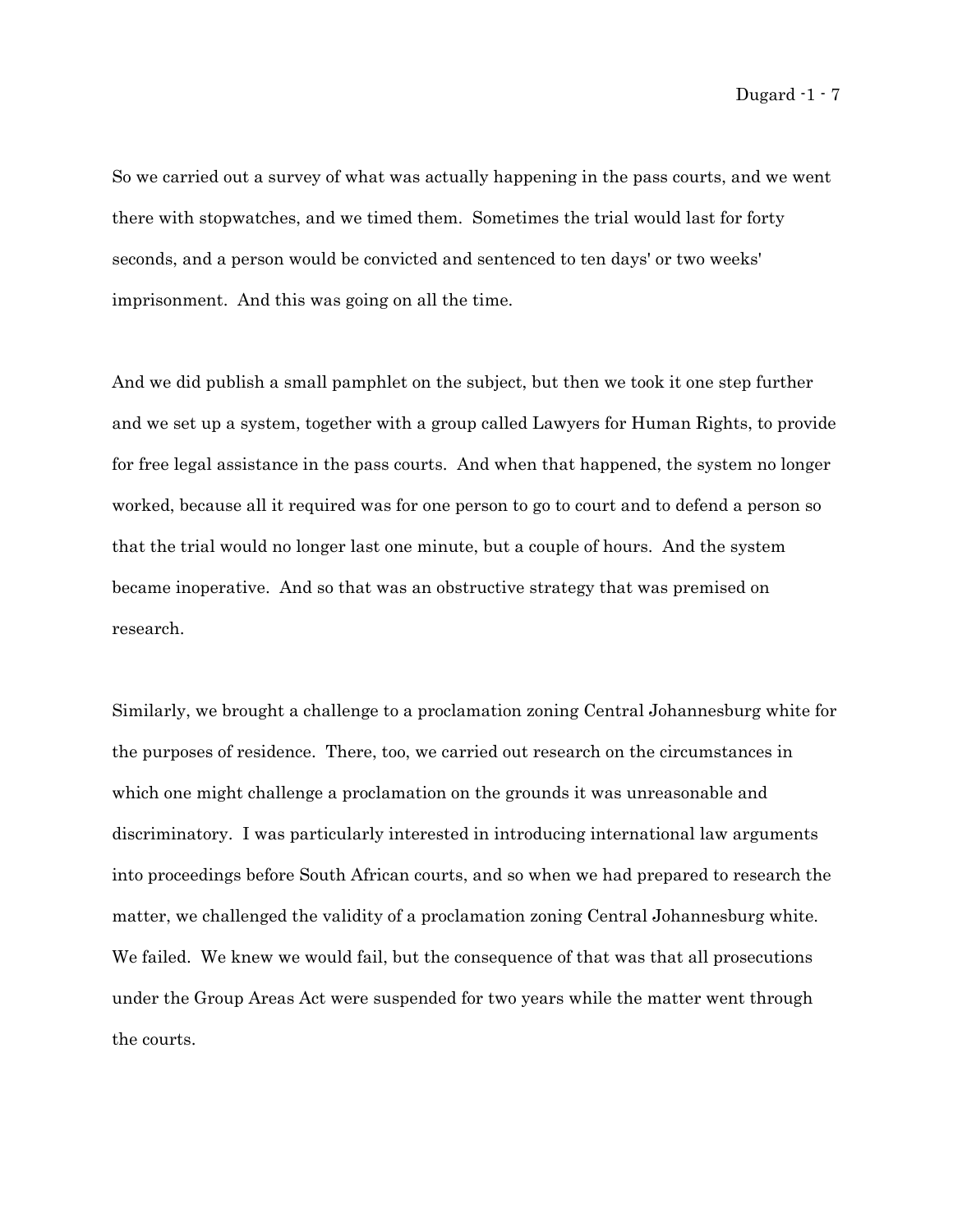Q: This was a very specific  $\cdot$  this was the Werner case that you're  $\cdot$ 

Dugard: Yes.

Q: Could you put the human face on that case for the benefit of this interview? What was involved with the Werner case?

Dugard: Well, Mr. Werner was a young colored man, in South African terms, who, together with his family, had moved into an apartment in Central Johannesburg which was an area declared zoned as being for exclusive white occupation under the Group Areas Act. He was duly charged with being in a white area, together with several  $\cdot$  I think there were five or six hundred families, mainly colored and Indian, that were prosecuted for living unlawfully in Central Johannesburg. And at this stage, lawyers, again acting largely under the auspices of Lawyers for Human Rights, which was a group of human rights lawyers, started to provide legal defense for people.

And a whole range of defenses or arguments were raised, mainly on the merits of the case, each case, but we decided to challenge the validity of a proclamation, the proclamation zoning Central Johannesburg white. So we argued that while our courts did not have the power to review acts of Parliament, they did have the power to review proclamations issued by the state president, and that a court could review a proclamation where it was unreasonable, unreasonable in that it was discriminatory. This was an old common law rule which had managed to survive the apartheid regime.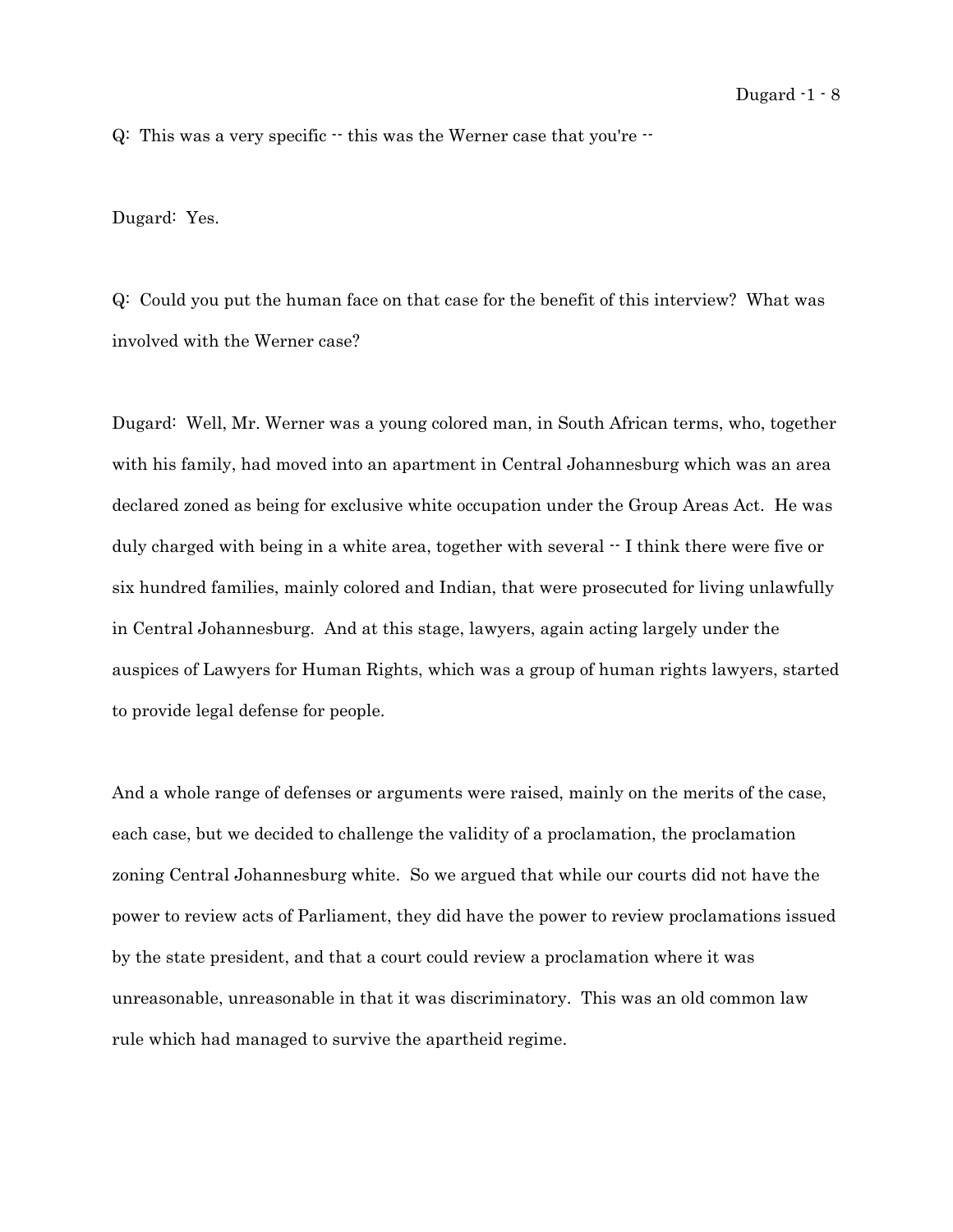So we went to court and we argued that it was unreasonable in its implementation. We led evidence about the circumstances in which colored and Indian families lived in Johannesburg, the overcrowding in the colored and Indian townships, the fact that there was no other alternative accommodation for them. And then we raised the argument that South Africa, as a signatory to the charter of the United Nations [U.N.], was obliged to comply with its obligations not to discriminate under the U.N. charter. So we had a fairly respectable legal argument, which meant that we could launch a tenable challenge to the proclamation, and that succeeded in suspending prosecutions for two years.

During that time there were major political changes. The government decided to try to work more closely with colored and Indians in the political field, and so the prosecutions, as a result of this case and a number of other cases, were brought to an end.

 $Q:$  Did you similarly get involved in  $\cdot\cdot$  there's a pamphlet that I read, "Do Blacks Have a Right to Family Life?" an examination of ordinary  $\cdot\cdot$  the concept of ordinary residence. I think it's part of a challenge to the Urban Areas Consolidation Act of 1945.

Dugard: Yes.

Q: Migrant control.

Dugard: Yes. Those were matters, hearings brought before the pass courts.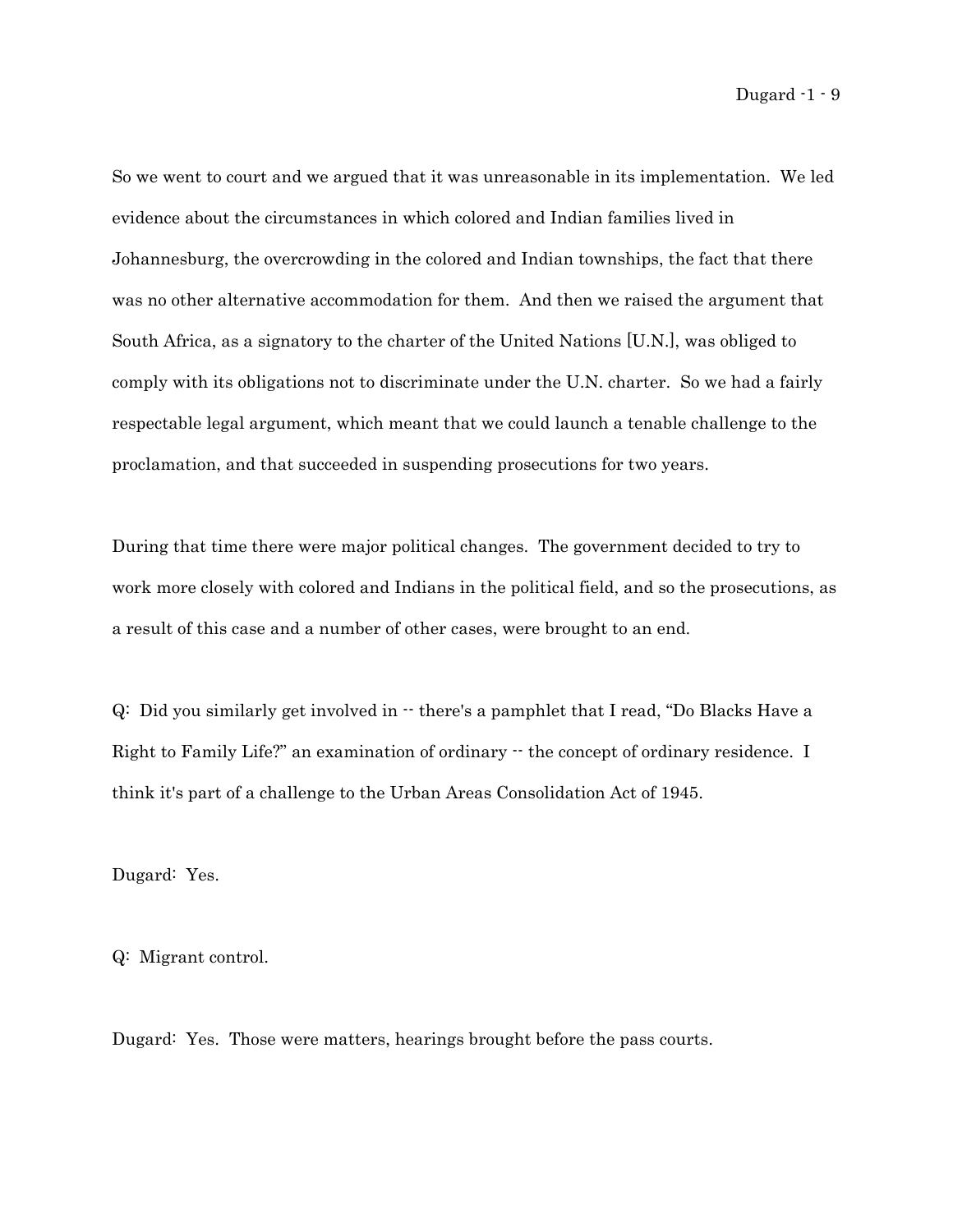Q: Still influx control, basically.

Dugard: Influx control, yes. To a large extent, that law was killed by a judge, Judge [John] Didcott, in a decision in Natal about this time. I think it's important to realize that public interest law had a major impact on the thinking of some judges, a minority of judges.

One of CALS' most important functions was to hold closed seminars for judges and lawyers, where we discussed important issues. And there's no doubt that we did influence the thinking of many judges so that most of the important  $\cdot$  all of the important progressive judicial decisions of this time were taken by judges who had been at our seminars. They were held at a hotel called Mount Grace, and so they were known as the Mount Grace seminars.

So it was all part of a concerted effort. CALS was engaged in public education. The Legal Resources Centre was a proper public interest law firm with an emphasis on litigation. Lawyers for Human Rights, which, incidentally, was also set up by CALS. I think that's important to record, that in 1979 the Ford Foundation funded a human rights conference in Cape Town, and flowing out of that, Lawyers for Human Rights was set up. But in order to set it up, someone had to do the setting up and administration. And again it fell to CALS to establish Lawyers for Human Rights, and we managed it for several years, and then it developed a life of its own.

Q: Did Carnegie support that effort?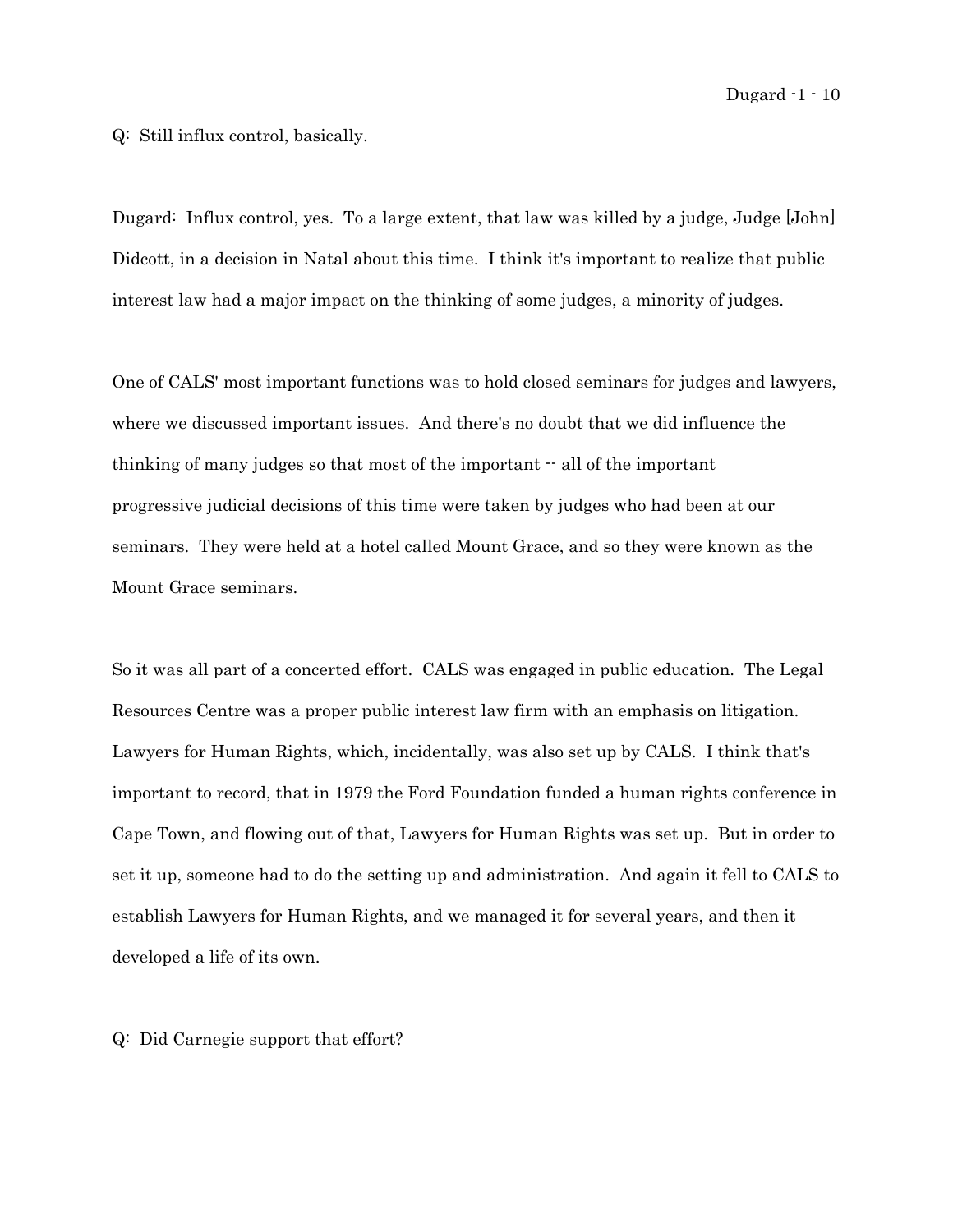Dugard: No, but they supported it indirectly because they supported CALS, and we set up Lawyers for Human Rights.

Q: I see.

Dugard: And then later we were charged with the task, together with the LRC, of setting up the Black Lawyers Association. So it was also part of the whole process.

Q: To what extent would press relations fall into the area of public education in the context of your work? How important was it to --

Dugard: Well, I took the view that it was very important that lawyers should comment on matters affecting the administration of justice. Professional lawyers were reluctant to comment because they interpreted their professional rule that they were not permitted to comment on legal matters very broadly. I believe that the professional rule precluded them from commenting on matters that affected their own particular clients, but generally they interpreted it to preclude them from commenting on general matters. And so that meant it was left to academics. And, of course, there were a number of law professors, including myself, who had commented on matters affecting the administration of justice before the establishment of CALS.

But after the establishment of CALS, I and my colleagues saw this as an important part of our work, and we developed good relations with particular journalists, editors, and so we were generally approached for comment on matters that involved human rights violations.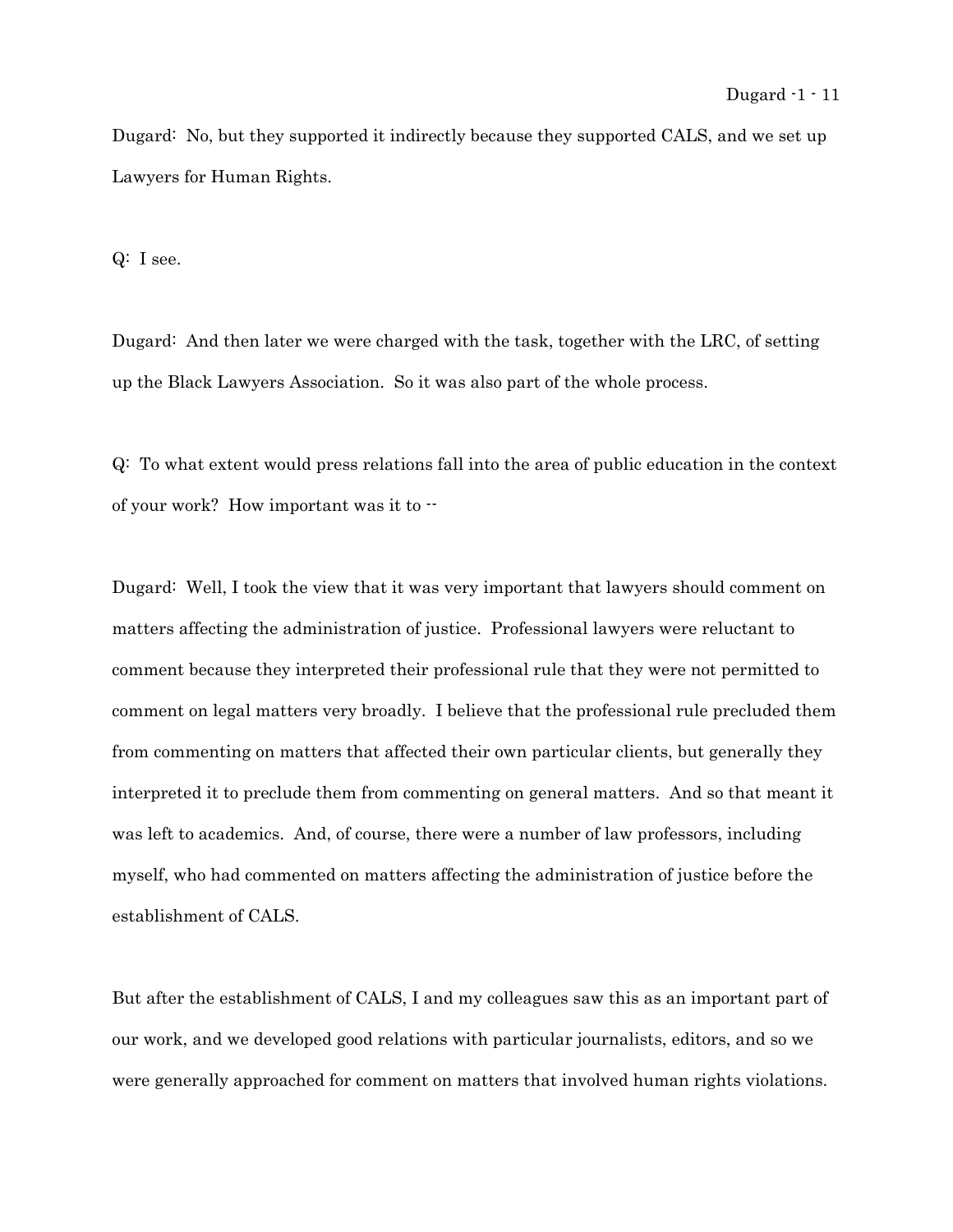$Q$ : And did this make your position uncomfortable in terms of  $-I$  mean, we're in a period of South African history where this type of activity could produce a banning.

Dugard: I'd been a law professor at Wits [Witwatersrand] University since 1969, and I had been engaged in the task of commenting on matters of this kind. I think I had greater difficulties before 1978. There were some threats directed at my family, but that was largely because of the criticism of the police force, but that was before 1978. But it certainly didn't make us popular either with the government or with the legal profession.

Q: The tension here really depends upon what period you're talking about, doesn't it? It's very fluid.

Dugard: Yes. Well, it was  $\cdot$  the late seventies were a particularly difficult period. And then, of course, the situation changed very much in the 1980s, after the establishment of the United Democratic Front, when there was much more political activity, but again we were involved in representing people at that time. But, yes, press comment was a very important part of our function.

Q: In the area of labor, that was an area of litigation for CALS.

Dugard: Yes.

Q: Were there test cases there that moved into important areas? Would you comment on that?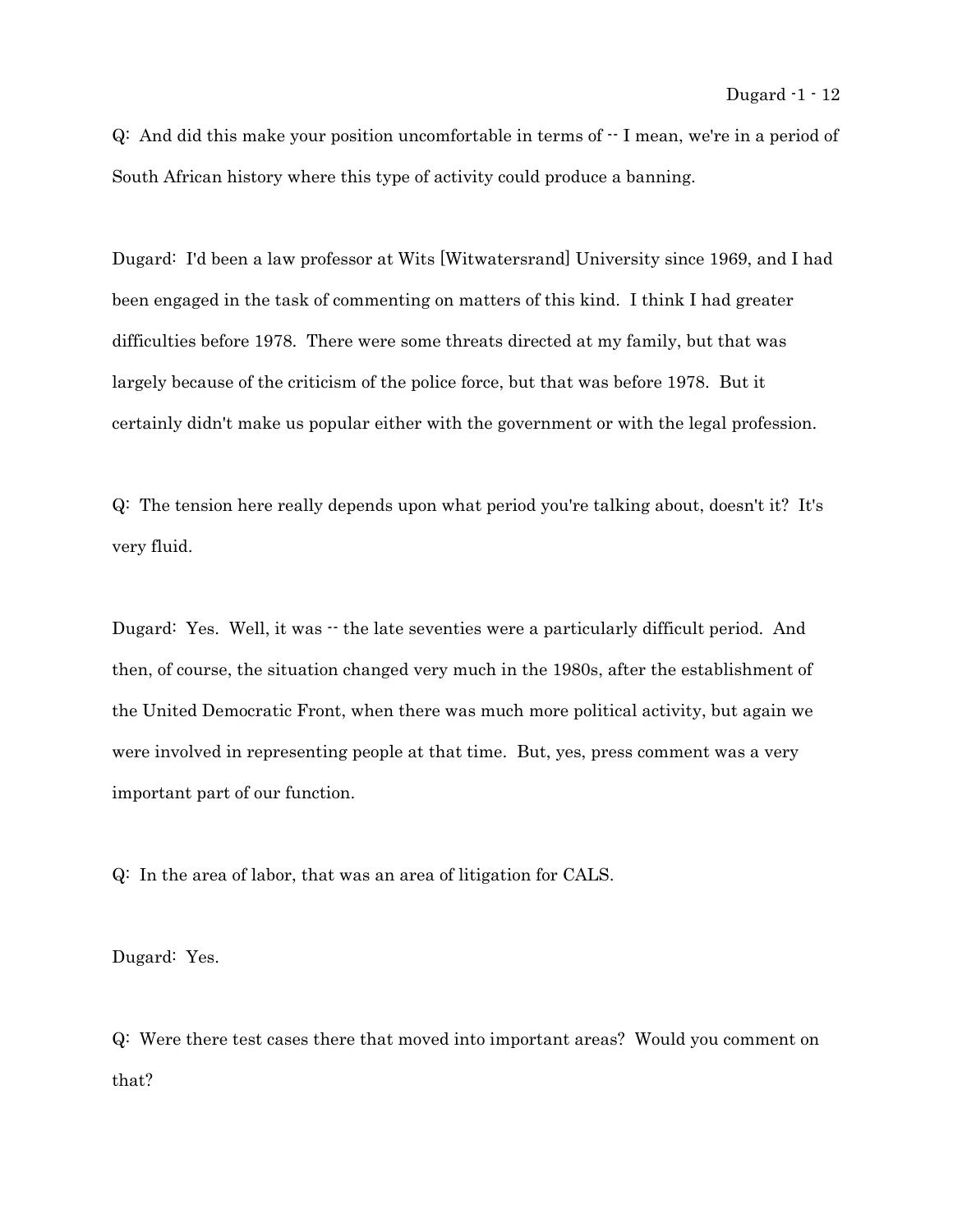Dugard: Well, perhaps I could just set the context. When CALS was established, there was a -- blacks were not allowed to form trade unions. At that time there was, however, a Commission of Inquiry into the whole system of black trade unions. And in 1979 a report was produced, the Wiehahn [Nicholas Wiehahn] Report, which recommended that black trade unions be permitted.

So there was no  $\cdot$  that said, there were very few labor lawyers in South Africa, but we realized that labor would be a very important aspect, and so the first person I appointed as an assistant was [Michael] Halton Cheadle, who was a labor lawyer. We then proceeded to focus on labor law, and at one time we had, I think, probably the top labor lawyers in the country were Cheadle, Halton Cheadle, Clive Thompson, Paul Benjamin, and Fink Haysom. These were the top labor lawyers in the country.

And we conducted research into the field of labor relations, but at the same time we saw it as our function to give legal advice to black trade unions. And we  $-$  so that became important, and from legal advice inevitably flowed litigation. This was conducted mainly through a firm of attorneys called Cheadle Thompson & Haysom, which was, in polite terms, a front for the Centre for Applied Legal Studies.

Q: Can you give me an example of the areas where trade unions would need counsel of this kind?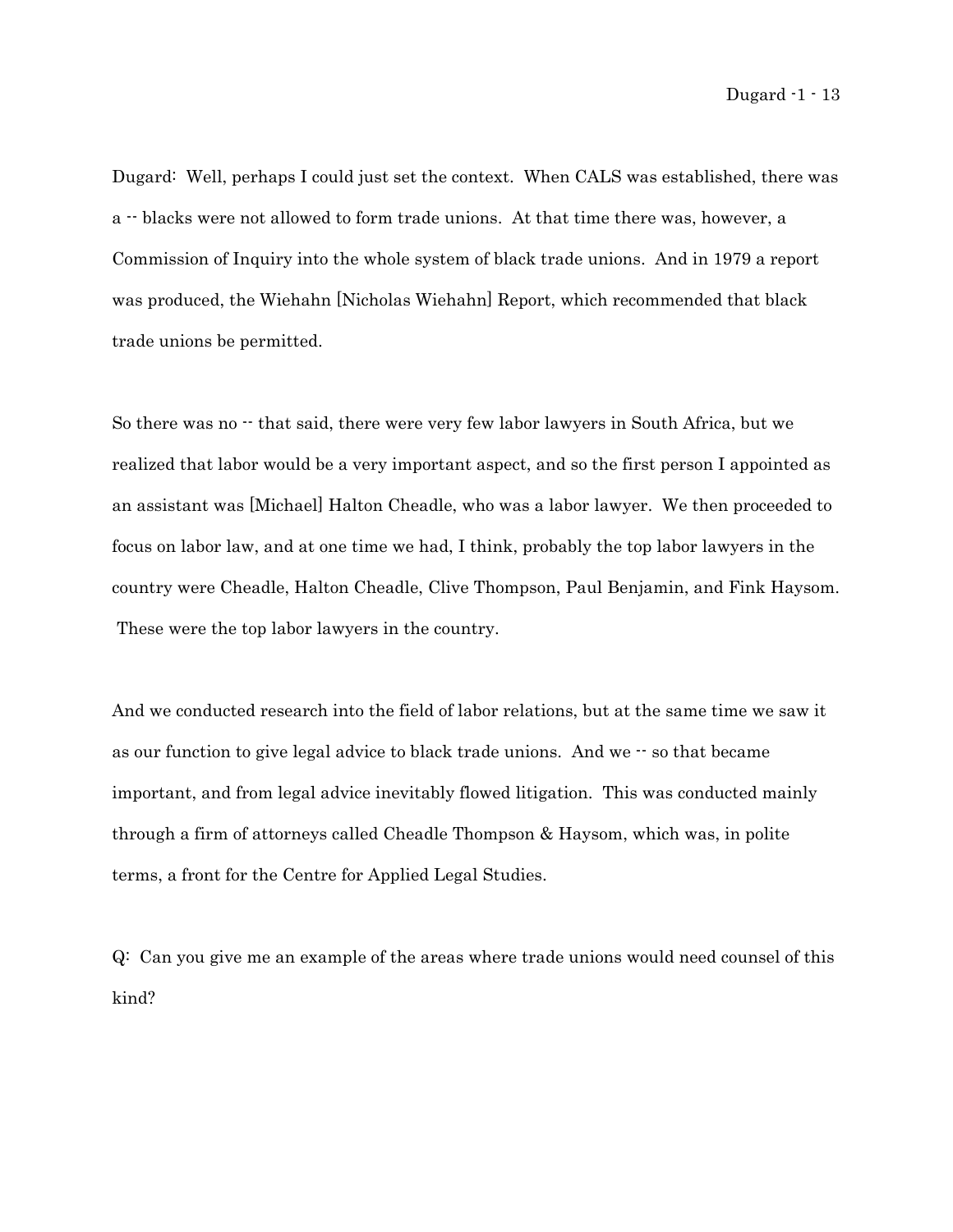Dugard: Well, we started off in the field of health and safety. It was quite clear that mines, gold, coal, all the mines were very slack about health and safety matters. And so that was our initial focus, and we made representations in the early years at a Commission of Inquiry into a disaster in one of the coal mines, to which we brought experts from abroad to testify about the inadequacy of the safety measures adopted. And thereafter, that was one of the most important features of our work.

We also educated shop stewards about legal matters. We used to conduct seminars and simulated plays. One of the actors that worked at CALS for some time is now one of South Africa's best-known black actors, Ramolao Makhene. So he was also part of the publication, or the public education program.

So the legal profession did not permit the Legal Resources Centre to act on behalf of trade unions. Legal Resources Centre was obliged to represent individual workers who had grievances. Because we did not have the approval of the legal profession to set up CALS, and we were required, we were obliged to set up this front firm of Cheadle Thompson & Haysom, we were able to perhaps be a bit more imaginative in representations for black trade unions.

## [END TAPE ONE, SIDE ONE; BEGIN TAPE ONE, SIDE TWO]

Q: We were discussing the documentation Centre and some of the publications, how that might be useful to these new black trade unions, the leadership of the new black trade unions. Could you tie that in with the original purpose of CALS then?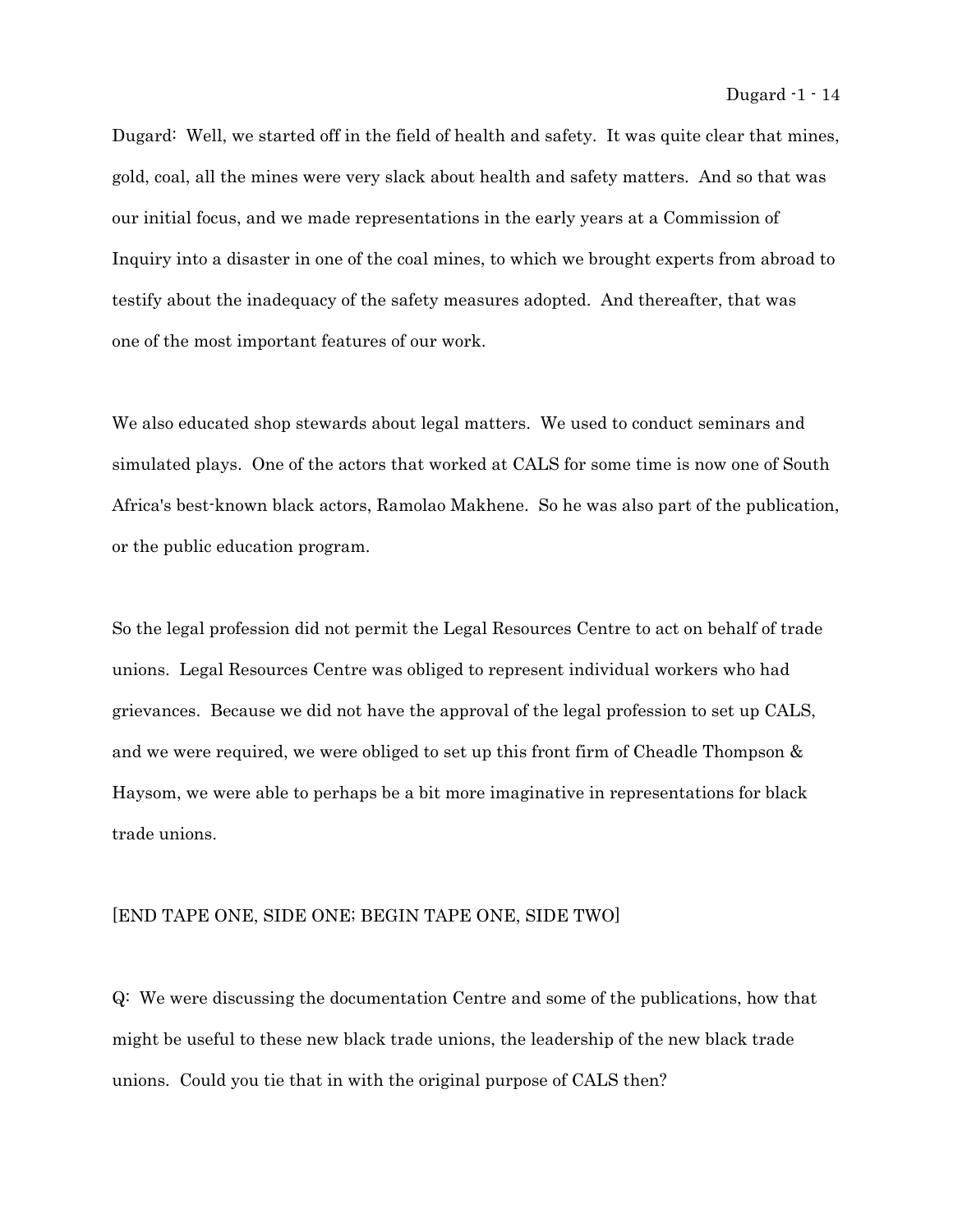Dugard: Yes. It was important to provide the new black trade unions and their leaders with access to information about labor matters, and so we published a number of brochures, wage-regulating measures, eventually the Industrial Law Journal, which were designed to assist union leaders and labor lawyers in responding to the new situation, because the 1979 change in labor dispensation had important consequences for South Africa. Before then, there were no black  $\cdot \cdot$  registered, recognized black trade unions. Now this became an important feature of public life in South Africa, particularly in the late seventies and early eighties, before the creation of the United Democratic Front, when there was no political opposition. So much of the opposition to apartheid was conducted through trade unions. Complaints about labor relations, labor circumstances inevitably had a political flavor.

## Q: Reserved jobs.

Dugard: Yes. And one of the people that we worked very closely with at this time was Cyril Ramaphosa, who then went on to play a major role in the transition process and the interim and final constitutions, and now he's one of the prominent black capitalists in South Africa.

Q: Shall we discuss censorship momentarily? Another area that you were very much involved in. To begin with, how was censorship set up in the apartheid regime?

Dugard: Essentially there were two regimes. There was the Internal Security Act, previously the Suppression of Communism Act, which was designed to silence individuals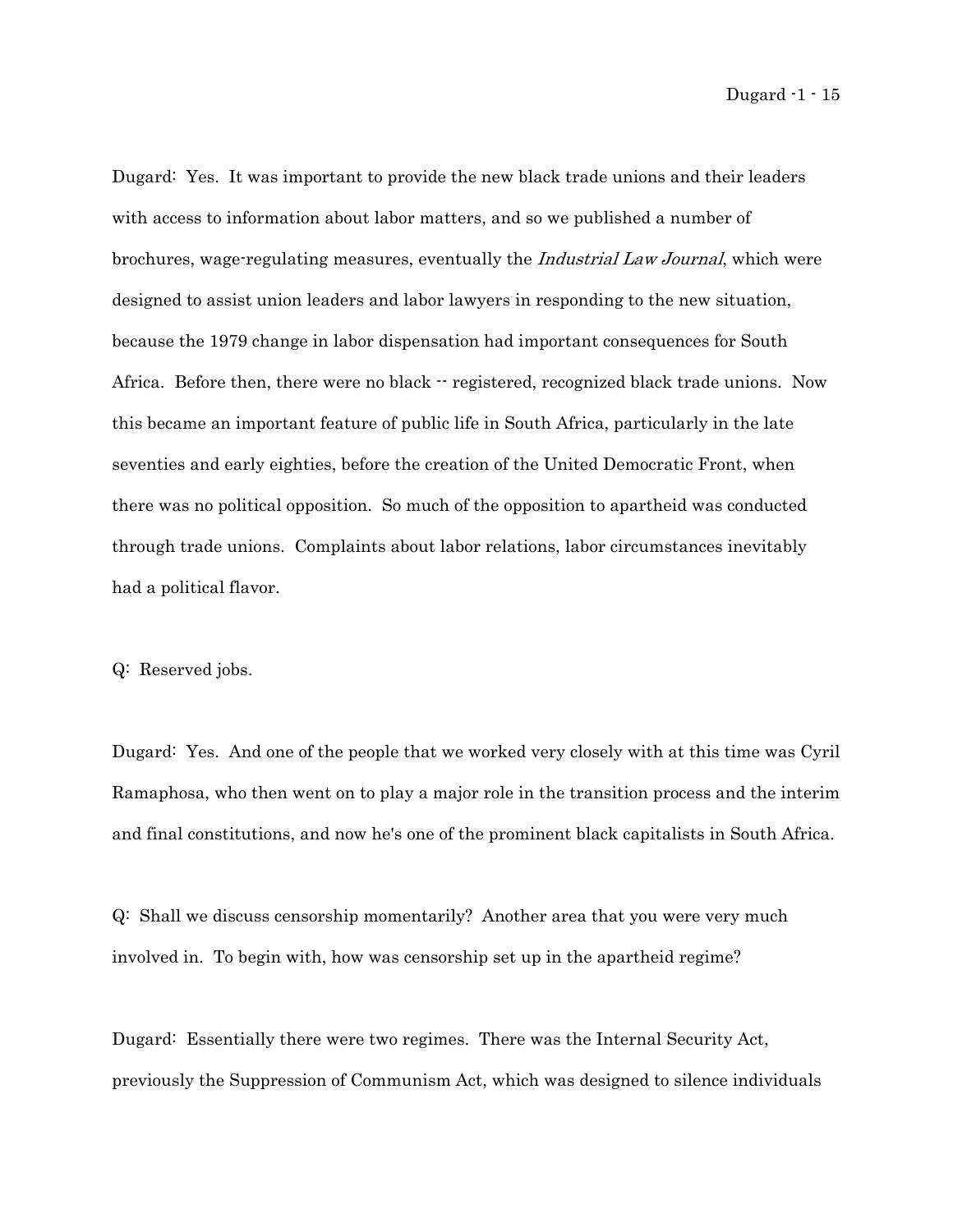and also to restrict publications. Then there was the Publications Act, which was  $\cdot$  had a broader focus, which dealt with publications, movies, documentaries, that were obscene but were also politically undesirable. And we did not concentrate on obscenity, because publications that -- obscene publications could normally afford their own lawyers if they wanted to appeal to the Publications Appeal Board against the banning of an obscene publication.

But when it came to the banning of poetry or novels or documentaries, it was  $\cdot$  the affected parties often lacked the funds to appeal to the Publications Appeal Board, and there were no lawyers who focused on censorship, so there was no coherent strategy. Fortunately, shortly after CALS was set up, there was a change in the chairmanship of the Publications Appeal Board. A professor from the University of Pretoria was appointed as chairman, and he turned out to be very progressive and enlightened, and he was receptive to the arguments that we raised. Most of our arguments were comparative. We relied very heavily on the jurisprudence of the United States Supreme Court on what was undesirable. And even so, we succeeded in securing the unbanning of most, or many, of the writings by black authors. At this stage it's bizarre if one recalls that the whole of the Heinemann's African Writer Series was banned in South Africa, and we appealed against that, and we succeeding in obtaining in one appeal the lifting of the ban on all these writers from Nigeria and Uganda and Kenya. I think there were about twenty books that were affected. Of course, there were books by black authors in South Africa itself and by white authors. We appealed a ban on a television series of Nadine Gordimer's short stories.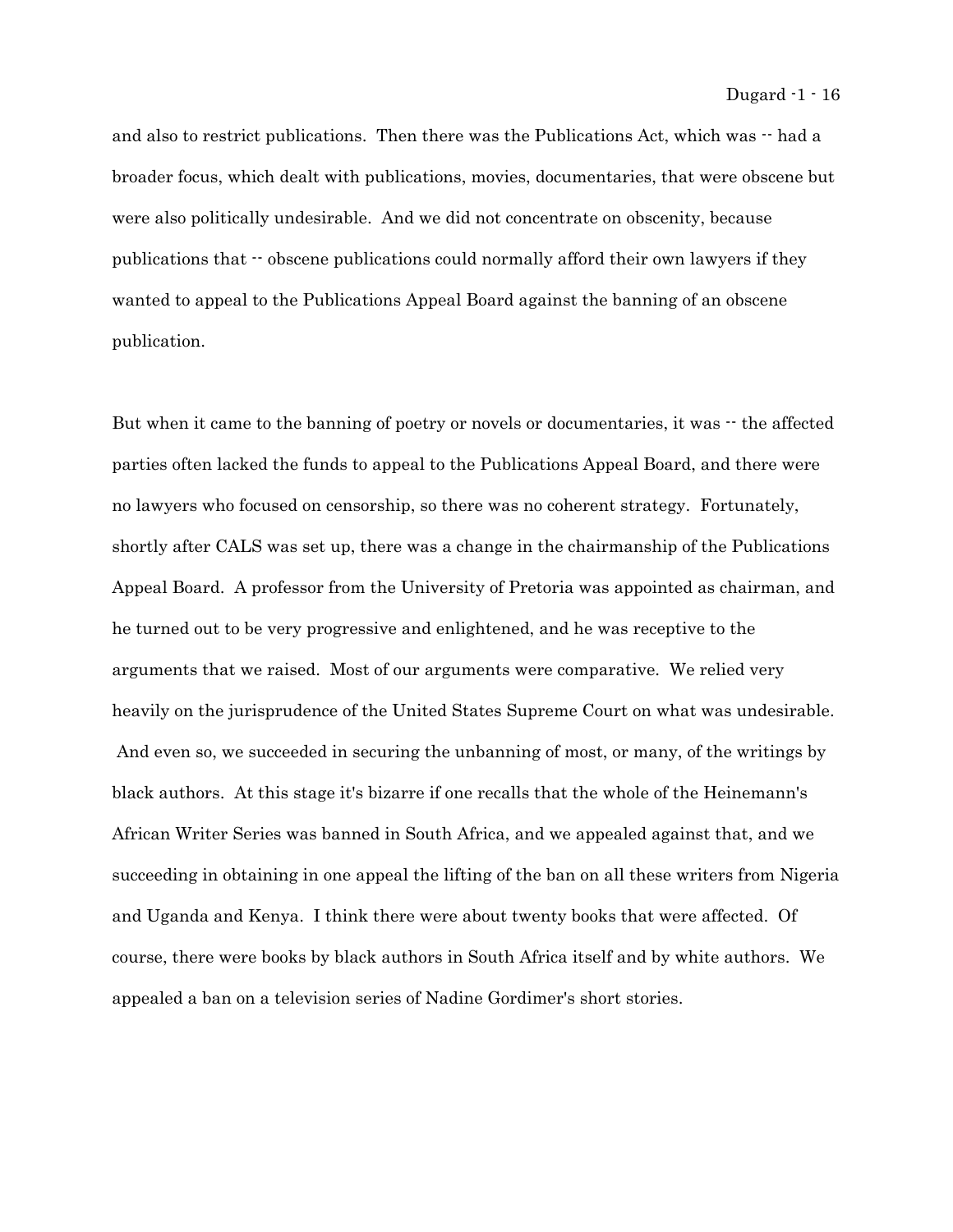So there we were very successful, but there too we conducted research. We published the decisions of the Publications Appeal Board, which are not published in the ordinary law reports. They were considered to be too insignificant because they did not emanate from a court of law, which meant that lawyers had no access to standards and precedent. We published the decisions of the Publications Appeal Board, which meant that it was possible for us to ensure that the Publications Appeal Board followed its own previous decisions, and we succeeded in persuading them that books that had previously been regarded as undesirable for political or racial reasons were not a threat to the survival of the white state.

Q: The state of emergency also produced circumstances that the Centre was involved in. I'm thinking of police conduct, challenging police conduct, detentions, bannings under the Internal Security Act. I mean, they had such broad sweeping powers. In this most invasive time, what direction did you chart?

Dugard: Yes. Detention without trial was a matter of special interest to us. One of my staff, Fink Haysom, who later became legal advisor to President [Nelson] Mandela, was responsible for setting up the Detainees Support Committee, but then he himself was detained for several months.

Our work during the emergency focused very much on the Eastern Cape area, where there was very little legal representation. One of the most important cases concerned a case in which a young white doctor, Wendy Orr, who had treated prisoners who had been held under the emergency laws, detention without trial, provided evidence of torture of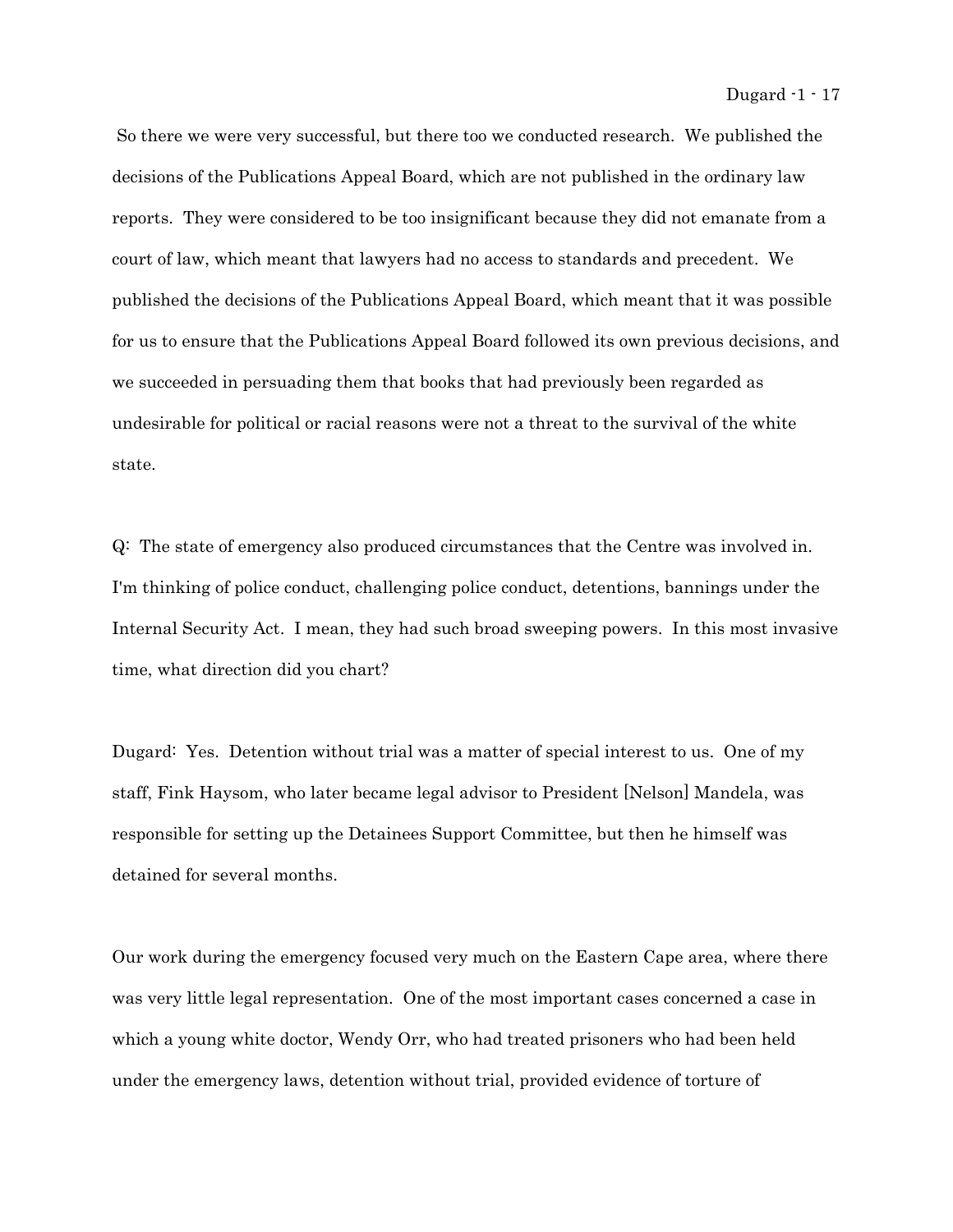detainees, and this had a major impact at the time. Again, this was litigation handled by the Centre for Applied Legal Studies. There was a Commission of Inquiry into some of the events in the Eastern Cape, in which we played a major role.

But in this respect, I suppose one could summarize by saying that we published widely on the subject of security legislation. In 1982, when the legislation was substantially amended, we held a seminar of concerned lawyers about the new security laws, which resulted in a collective condemnation of the new laws, and thereafter there were many publications about security measures. And at the same time we embarked on litigation in this field, designed to protect detainees. And there were, as I say, a number of Commissions of Inquiry into the emergency measures at this time, in which we played an important role.

Q: Would you testify for those Commissions? Is that how that would work? Or you would submit an opinion?

Dugard: I testified personally before the Commission of Inquiry into security legislation. My evidence had little influence. But there were several Commissions of Inquiry into police brutality in the Eastern Cape, at which we succeeded in collecting evidence to present at the hearing. But then this was Haysom and Cheadle acting as attorneys in this matter.

Q: In one they won the right to actually cross-examine the police.

Dugard: Yes.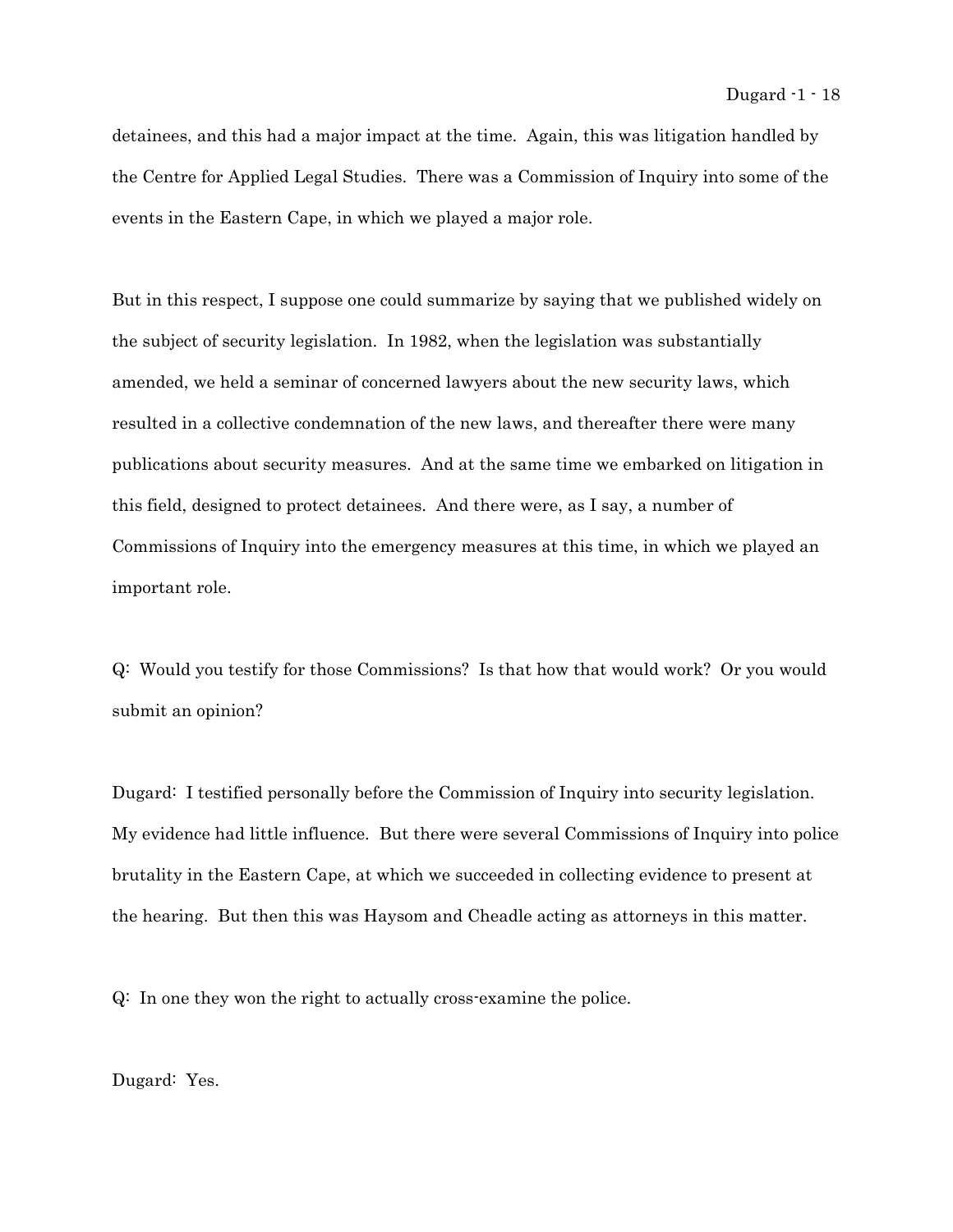Q: And that would have been unthinkable. There was simply no precedent for that.

Dugard: I think it's important at this stage to mention that South African judges became more and more concerned about human rights issues in South Africa, and I think that Legal Resources Centre and CALS succeeded in generating this new concern. It became particularly apparent in the case of the Natal judges, where the Natal judge president, John Milne, and other judges like John Didcott and Andrew Wilson, started to -- became open to arguments challenging the emergency regulations. And so lawyers in South Africa started to challenge emergency regulations, and with great success. And CALS played an important role in those challenges as well. We didn't handle all the cases by any means; we handled some of the cases. But this was part of a whole new way of thinking about the law in South Africa.

Q: I think that's a very important area. Could you talk about that? I mean, obviously there's a fabric of coercive law, of law made without the representation of the majority of the population that have to live under it. How does the work of the human rights community, including CALS and the LRC, then over time affect the majority's view of law? The irony being that the law, at least initially, is an instrument of punishment, of subordination. Did you find that you were able to change that over time, that the law could offer some hope?

Dugard: Yes. When apartheid came into existence, and particularly in the early 1960s, lawyers and judges tended to view law simply as the command of the legislature, which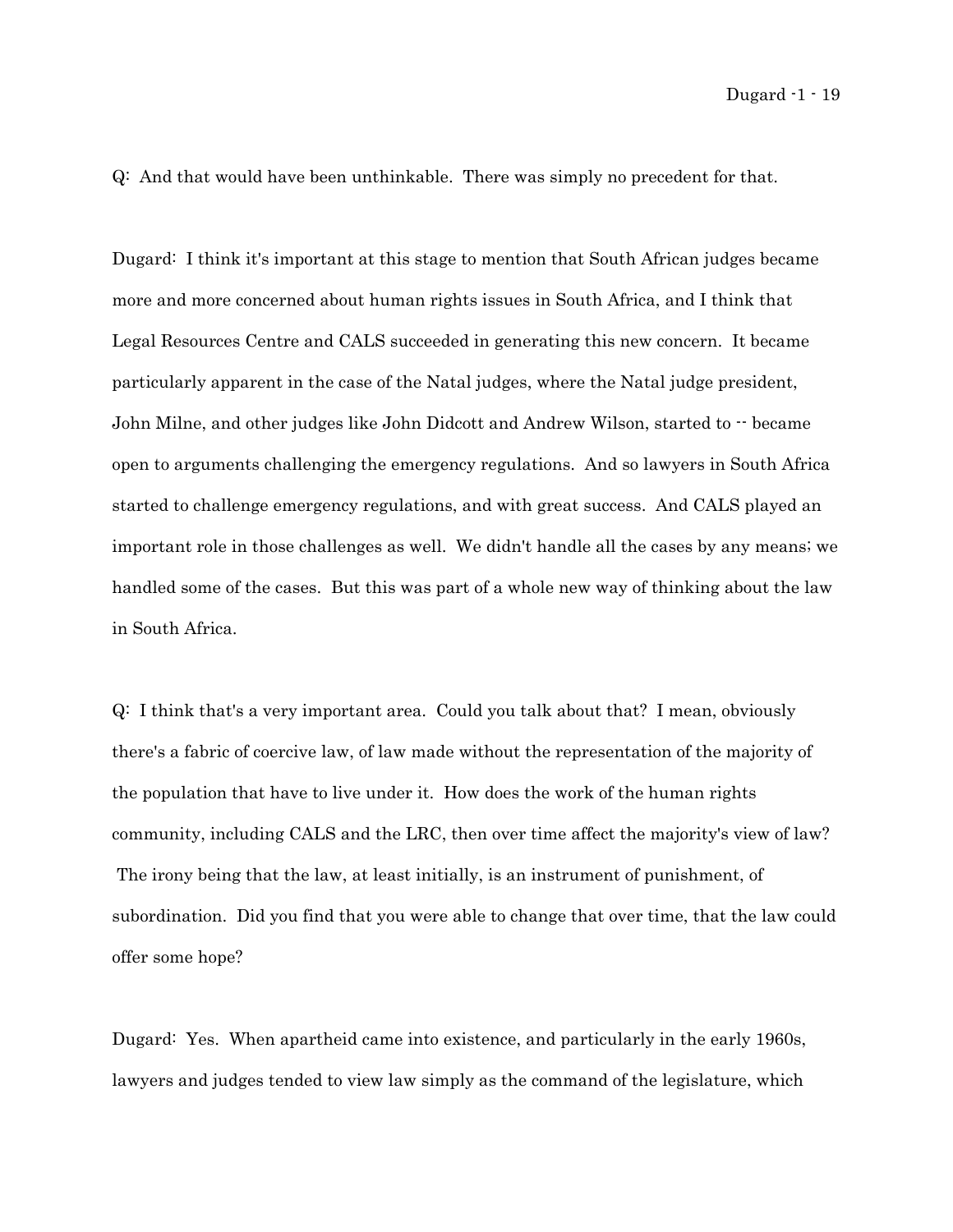they were required to accept. It was not their function to challenge the law, to question its morality, to question whether it complied with human rights. Human rights was an unknown term in South Africa at that stage.

And gradually, lawyers changed their attitude towards the law, so that by the end of the 1980s, at the time of the political transition, there was a substantial group of what one might loosely describe as human rights lawyers in South Africa. I think that was why we got the kind of constitution that we did, with a bill of rights and protection for human rights, because it was now accepted by lawyers that a society required a bill of rights. Our previous constitution had no bill of rights at all.

And I think it's very clear that institutions like CALS, Legal Resources Centre, Lawyers for Human Rights, played an important part in that exercise. Here was the Legal Resources Centre challenging apartheid legislation before the courts. Here was CALS, in its publications and in its other work, challenging the philosophy, legal philosophy, of the apartheid legislation. And that gradually spread.

As I mentioned earlier, I think that the Mount Grace seminars, which we held annually, involving judges and lawyers, had an important impact in thinking about the law. Certainly when I started off as a young academic in the 1960s, there was very little questioning about the role of law in South Africa, in society in South Africa. That had changed completely by the end of the 1980s.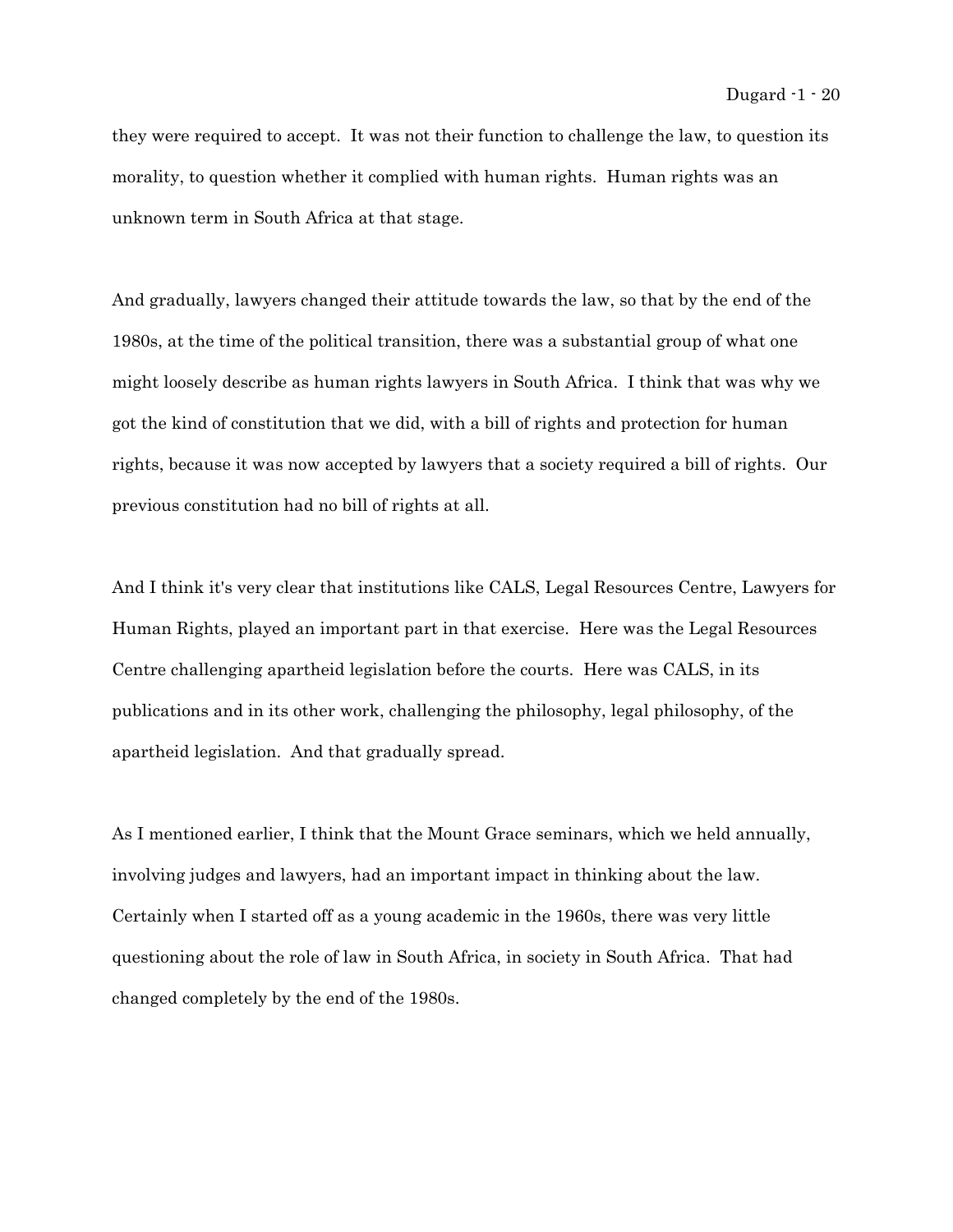Q: What changed you? Where in the curve from the young academic, where there's no dialogue, as it were, at what point did you feel the need to create the change?

Dugard: Well, I was disaffected from my days as a student in the 1950s. I came from an unusual background. My parents had both been teachers at a black school, Healdtown, where Mandela and others had studied. So I grew up in an unusual situation, which  $-$  my father was involved in African education. So I, from my early days, had not accepted apartheid. But as a lawyer, I think I only began to question the direction of our law in the 1960s, and I began to find it very difficult, as a lawyer, to accept what was happening.

And so as a teacher and then later as director of CALS, I was preoccupied with the law, not with broader political issues. I wanted to assist in changing attitudes towards law, changing the nature of the law. And so I suppose the new constitution which we now have is essentially what we were all aiming for, and at that stage we never believed this would come about, obviously.

Q: I was going to ask you what degree of surprise did you greet the change, the fundamental change in South Africa.

Dugard: I never believed it could happen. I gave a talk, I think on the first of February 1990, to a group of U.S. foundation officers on what Mr. [F.W.] De Klerk was going to say the next day in his major speech in Parliament, and I predicted he would move to the right. [Interruption -- airplane noise]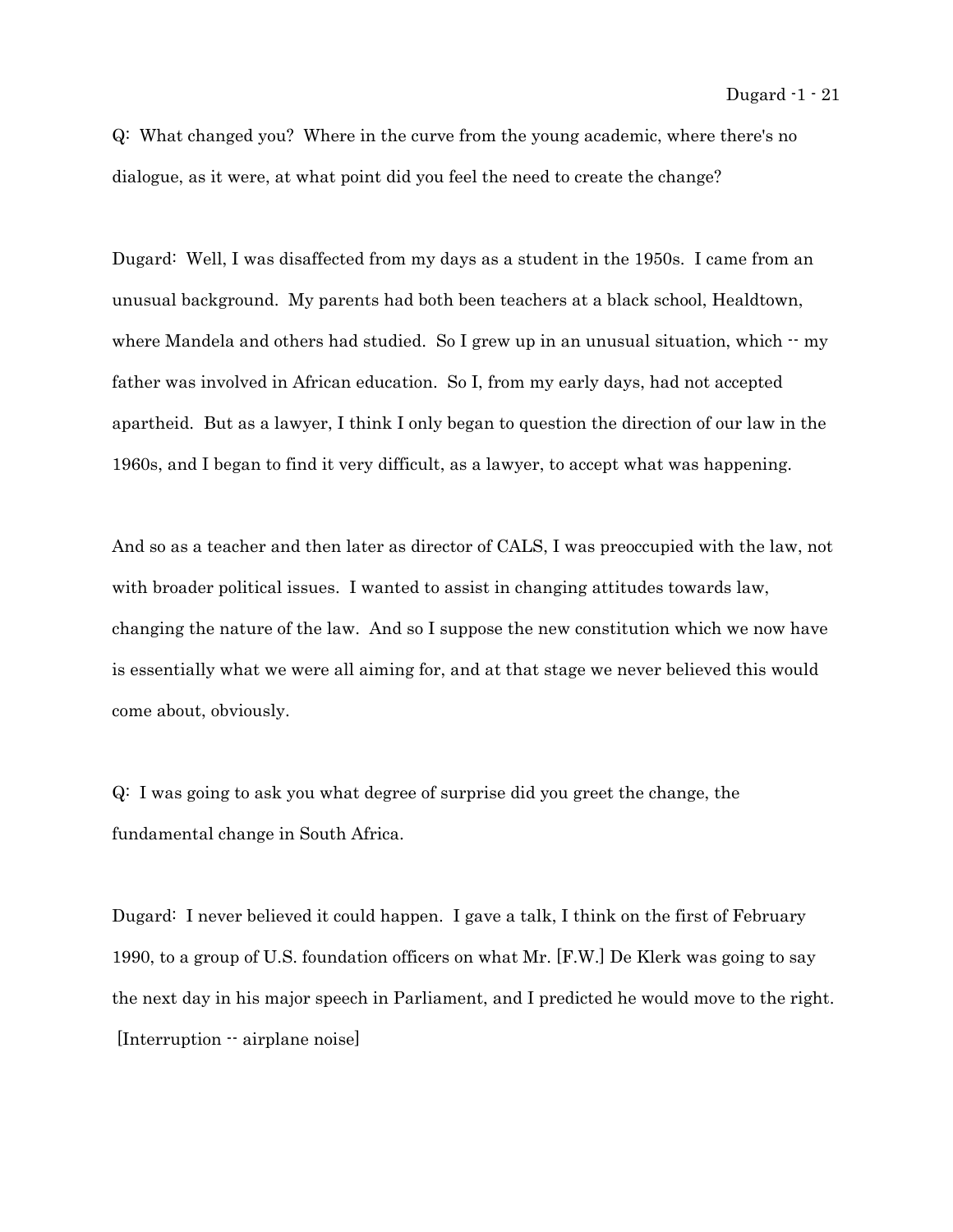Q: Just as we were getting that answer, they sent the Air Force.

Dugard: It wasn't very important. I was simply saying that on the first of February 1990, I addressed a group of U.S. foundation officers, visiting foundation officers, on what Mr. De Klerk would say in his speech in Parliament the next day, and I predicted he would move to the right. And in fact, this was the occasion in which he announced the abandonment of apartheid. So it came as a surprise to me and to most people. I certainly had not expected to see change of this kind in my lifetime.

Q: You mentioned earlier that you had a particular interest in trying to find ways to use or apply international law, standards of international law, to the work here of dismantling apartheid law. Are there other areas where you were able to do that, that come to mind, where you were able to utilize that? For instance, was it of use in the whole nationality issue around the homelands and the denationalization?

Dugard: Well, I'm an international lawyer, and so I tended to see apartheid laws through the spectacles of an international lawyer, the extent to which apartheid laws were out of line with human rights norms. And so I tried to develop this theme as much as possible, so in respect of the so-called independent homelands and the policy of denationalization, I published a number of articles in which I argued that the denationalization of eight or nine million people on grounds of race was contrary to international law, pointing to the precedents of Nazi Germany and Stalinist Russia, which also involved denationalization on grounds of race and which were generally accepted as illegal. And so that was a theme I developed in my publications, in a book I wrote on recognition of states, and in pamphlets.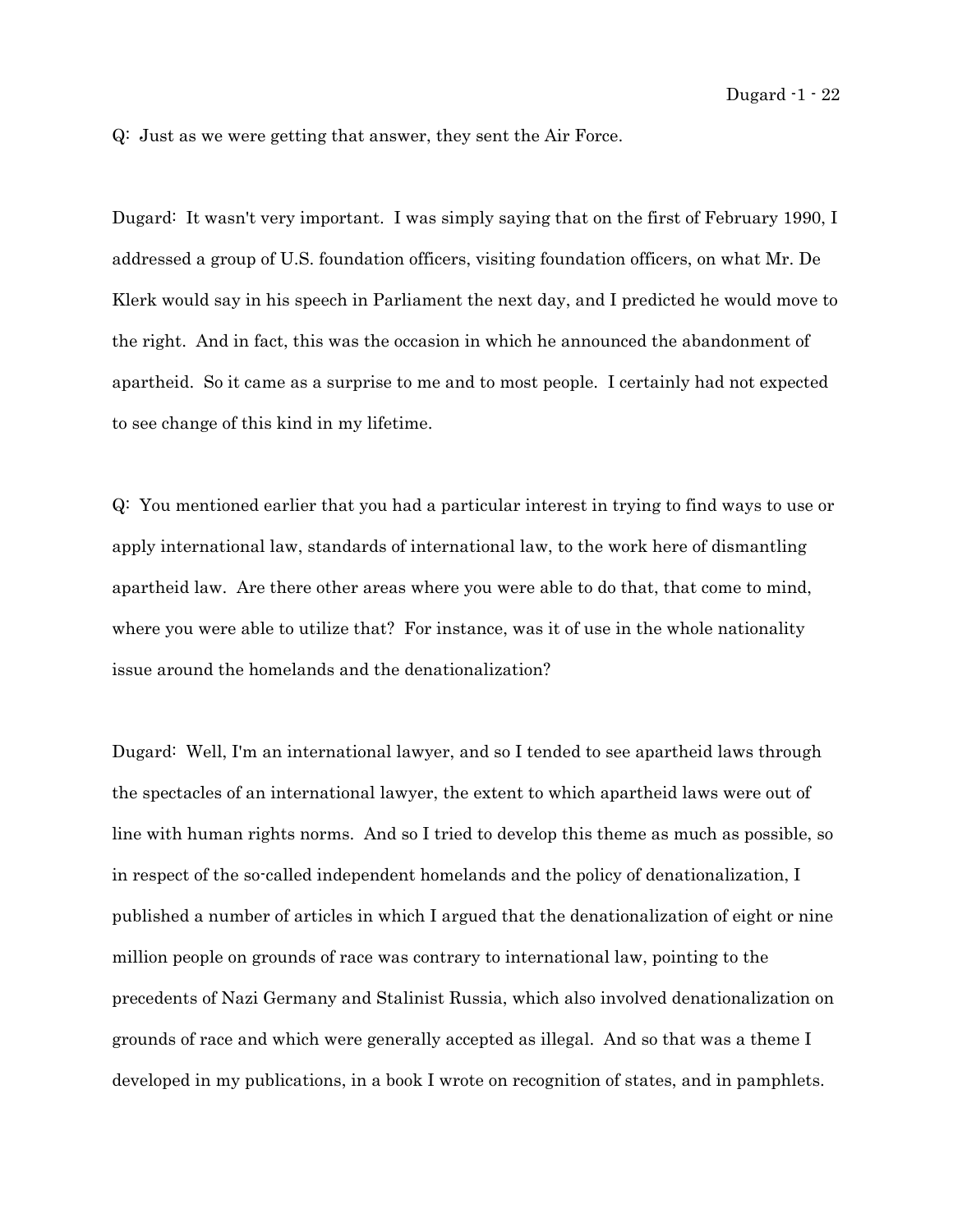And then one of the more interesting cases I argued was in 1988, when there was an attempt at an abortive coup in the independent homeland of Bophuthatswana, and about two hundred army officers were then charged with treason. And of course, treason is a crime against the state in our law, and I argued that under international law, Bophuthatswana was not a state, so this gave me an opportunity to argue in court that the whole homelands policy was contrary to international law.

Q: Now those same independent homelands were not recognized by a single Western country, were they? Nor by the United Nations?

Dugard: Yes. Well, that was the basis for the challenge.

The other international law argument that I was involved in was the argument that members of national liberation movements should be treated as prisoners of war, and that at the very least they should not be sent to death and executed. And that was an argument that I raised in a number of cases as a witness in Namibia and in South Africa. In one case it was rejected and three men were sentenced to death and executed, but in other cases the argument had some impact in the sense that they were not sentenced to death. So we were concerned about trying to prevent members of national liberation movements arrested in South Africa from being executed.

There were a whole range of other international law arguments that we raised. I think generally one can say that what characterized both the litigation of the Legal Resources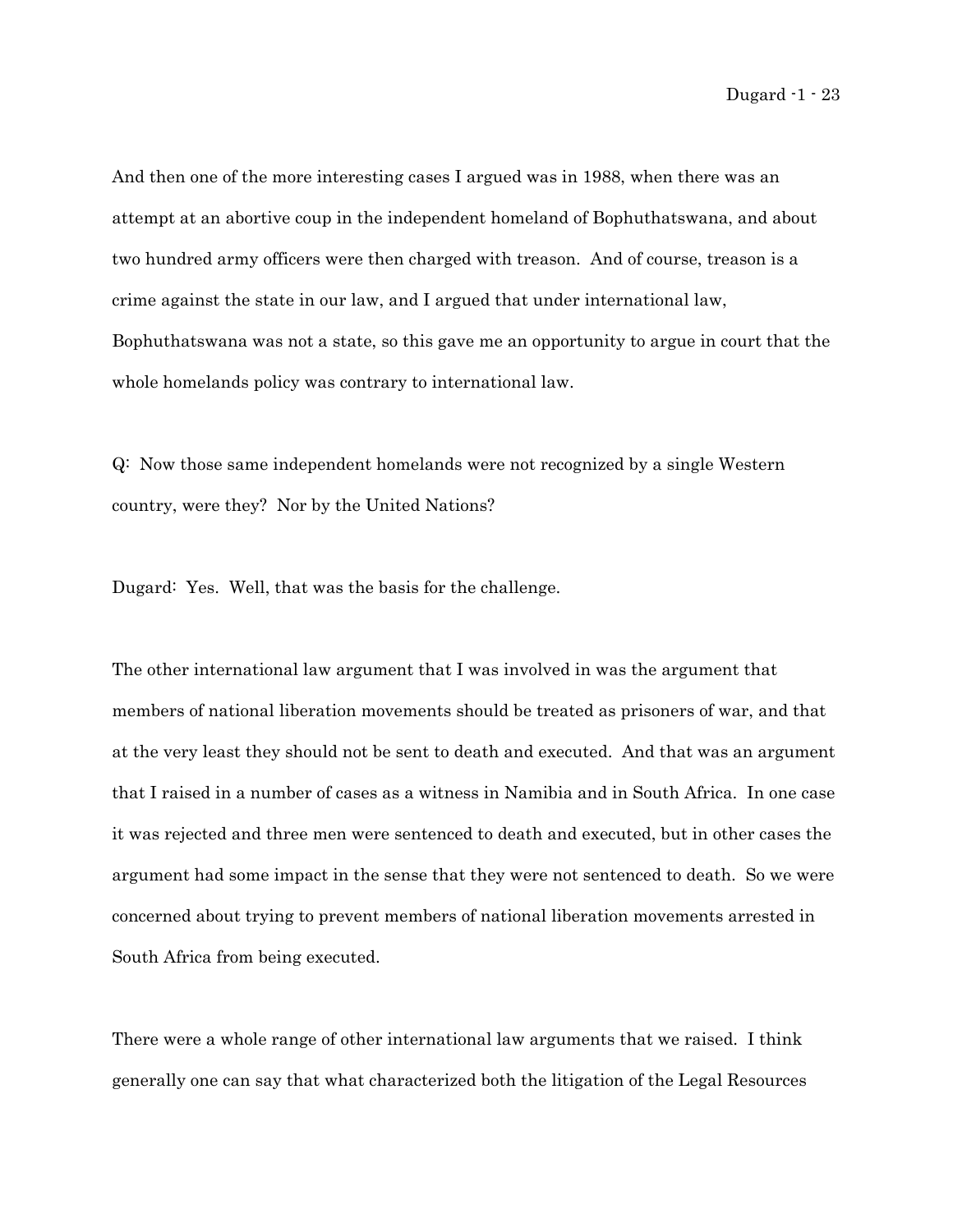Centre and the Centre for Applied Legal Studies is that we were more creative and more imaginative than the average professional lawyer. Many of the arguments that we raised were initially condemned by our professional colleagues as being far-fetched and ridiculous, and so we took some pleasure in the fact that on occasion we succeeded.

For me, one of our great successes was in the late 1980s when the government wanted to create a fifth independent homeland, KwaNdebele, and in order to achieve that, it wished to incorporate another adjacent territory occupied by members of another language group, and the members of this community, Moutse, were vigorously opposed to incorporation. So we challenged the incorporation of Moutse into KwaNdebele on the grounds that this was contrary to apartheid policy, which was there to set up ethnic homelands for people belonging to one language group.

And of course, there we were using the apartheid argument in order to challenge the creation of an independent state. Most of my colleague lawyer friends said this was a ridiculous argument, but we eventually succeeded in the appellate division, and that meant that the homeland of KwaNdebele was never brought into existence. So I think that because we were not acting on instructions from clients, we were able to plan our litigation more carefully, more strategically, and that was evident in many of the cases brought by the LRC and CALS during this period.

Q: And does the funder somehow remain a client? Through all these years of work and through all of the political tension that you create with your work, are they happily forking over the next round of funding? Are they presenting the final grant?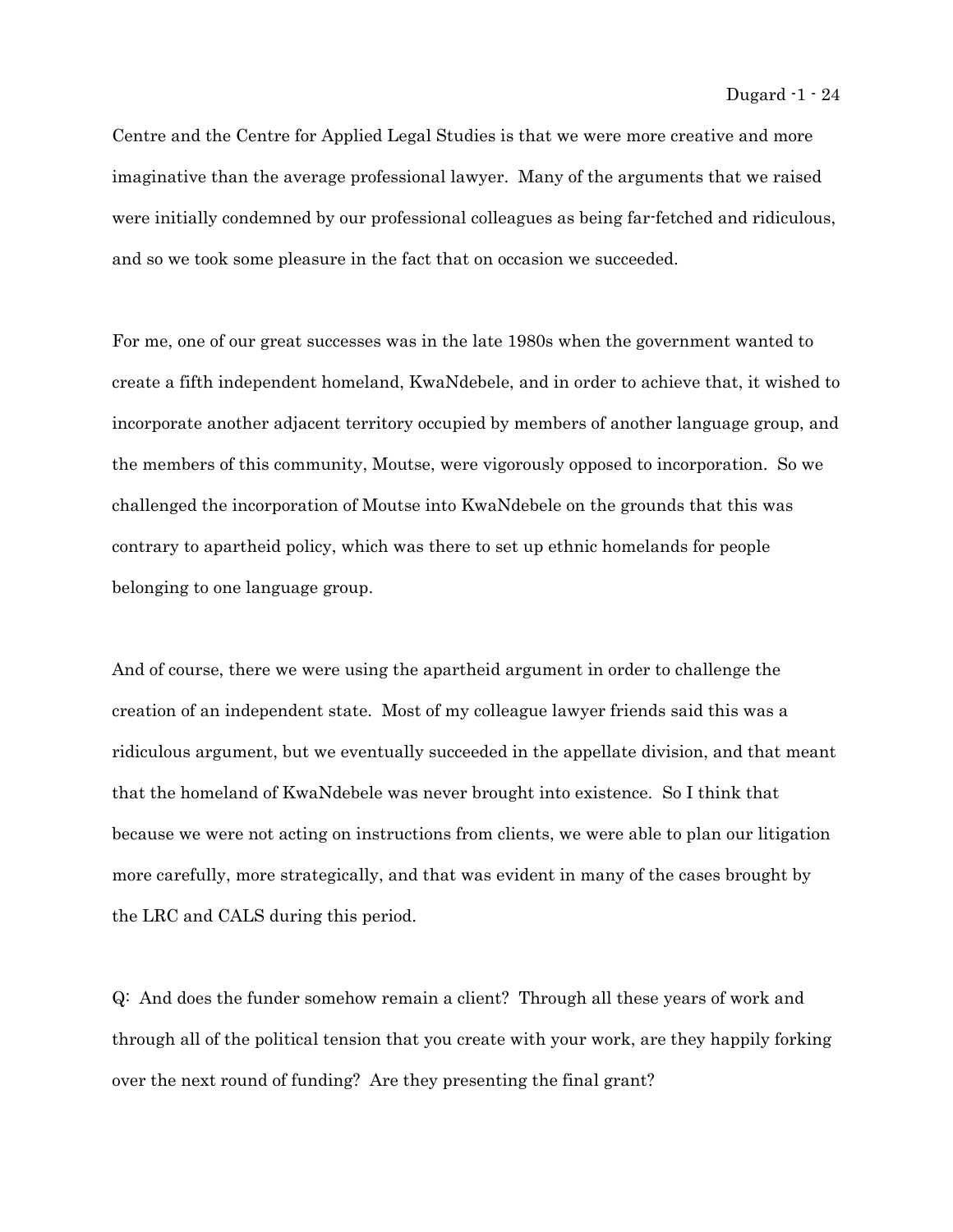Dugard: No. Well, initially we were funded only by Carnegie, and until the end of my stay as director we were funded by Carnegie. Ford, Rockefeller Brothers also gave us grants, particularly Ford later. And American funders were wonderful. They were generous, they were interested in what we were doing, and they continued to fund us. And this was particularly true of Carnegie. Carnegie foundation officers visited South Africa regularly, inquired about what we were doing, approved what we were doing, and so we had full support.

But, of course, we had great difficulty in raising funds locally, particularly because of our support for black trade unions. This meant that South African corporations were reluctant, understandably, to fund any of our projects, because our work was tainted by giants. So insofar as the Carnegie Corporation was our client, it was a satisfied client.

Q: As you look back now at twenty years later, what do you see as the major accomplishment of CALS and the LRC? I suppose they should be joined, really. They're part of the same vision, don't you think?

Dugard: Yes. I've already said that for me I think the important thing was that we did succeed in changing attitudes towards the law on the part of lawyers and politicians. I believe that without the work that we did in that period, it would have been very difficult for the politicians in the early nineties to agree upon a constitution which contained a bill of rights.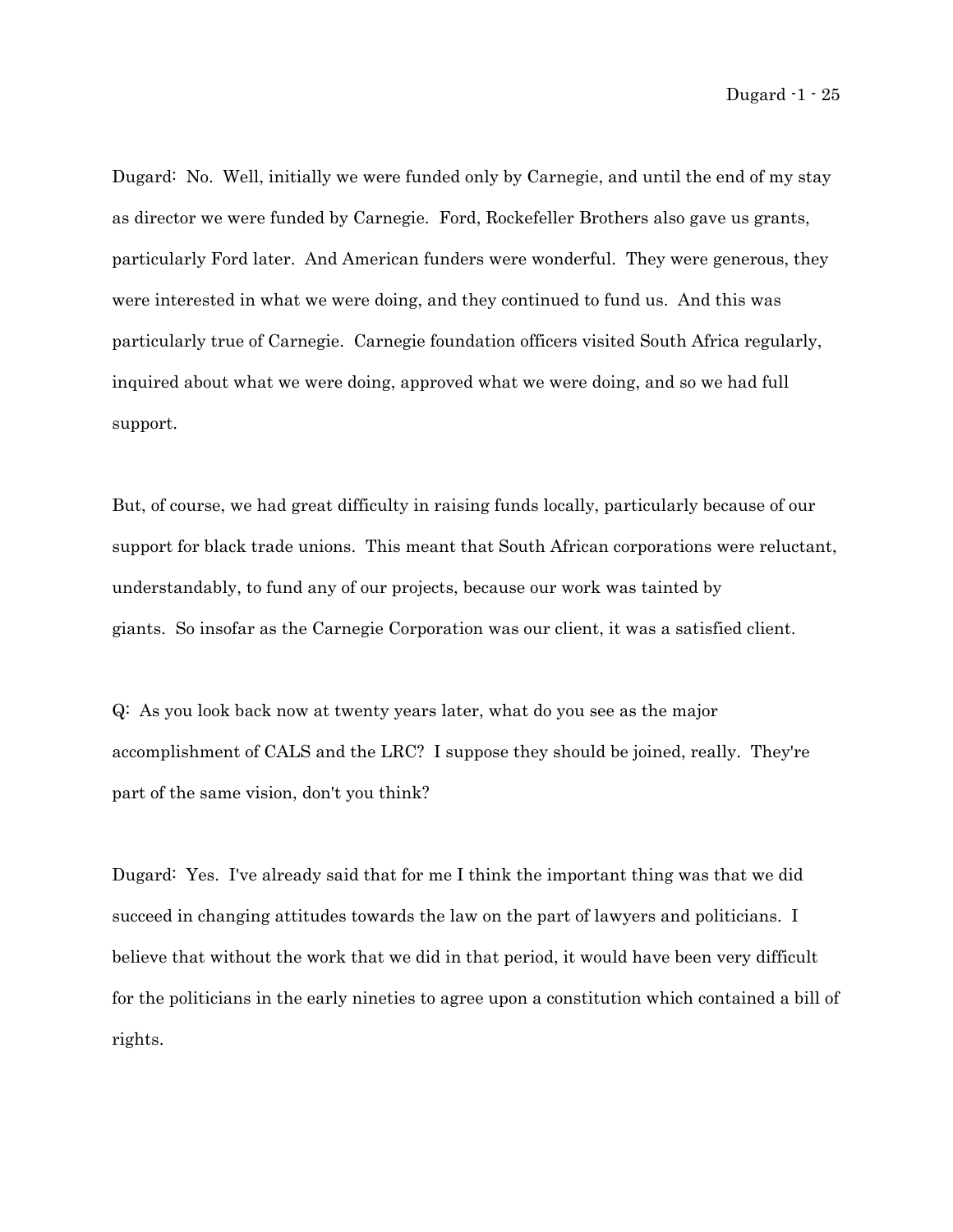It was interesting that it was accepted by all parties when they met in 1993 at Kempton Park, that a bill of rights would be part of the new constitution, yet although the ANC [African National Congress] had been committed to the freedom charter from the mid 1950s, until the early 1990s it hadn't really formulated ideas about a bill of rights. The National Party, on the other hand, had rejected a bill of rights in 1984, when we got a new constitution, as being a humanist institution that was unacceptable to South Africa. So there had been a complete change in thinking on the part of lawyers and on the part of politicians, and I'm not sure of what significance our contribution was, but I have no doubt that we did make some contribution in that respect.

And one sees it today, that there's a completely different attitude towards law in South Africa. Law now is seen as being closely related to justice, whereas during the apartheid years, law was simply seen as the instrument of the state, instrument of the apartheid state.

Q: And now with the structural change and the change in attitude that you've pinpointed, what would be the challenge for future work?

Dugard: Well, the structure is there, but I think we have to make it work. It's very important that non-governmental organizations like LRC and CALS continue, to continue with work in the field of human rights so that they can ensure that the constitutional proscriptions become part of the daily life of people in South Africa. There's still a lot to be done.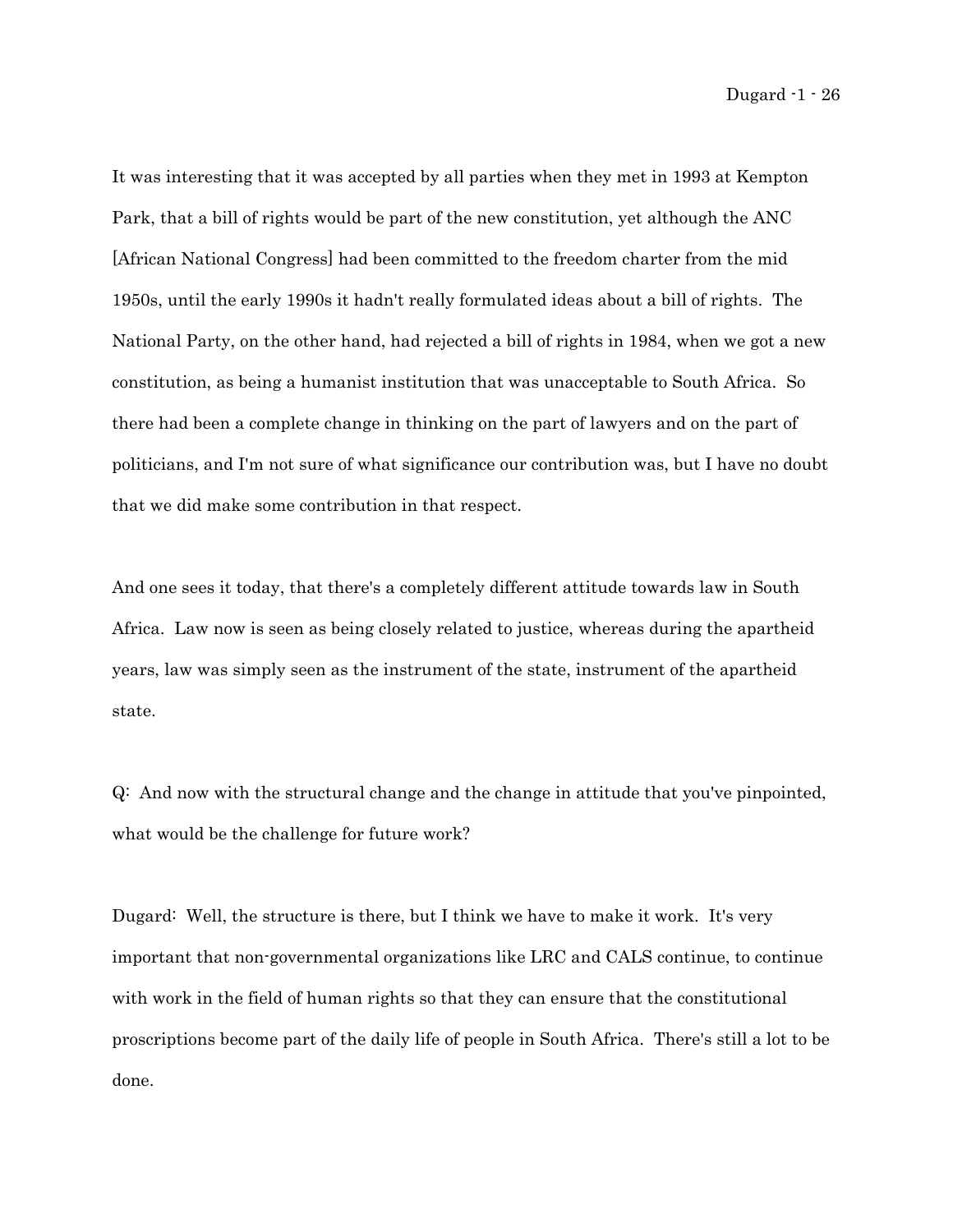And one of my criticisms of the present constitutional dispensation, constitutional order, is that non-governmental organizations have not brought enough cases, particularly in the field of social and economic rights, before the Constitutional Court. The Constitutional Court has heard a large number of cases involving the rights of white-collar criminals, because white-collar criminals can pay to take their cases to the Constitutional Court, whereas there's a need for non-governmental organizations to take, or to ensure that the basic rights of the indigents are advanced before the Constitutional Court.

Q: We're right back to basic public interest law.

Dugard: Exactly. There's still a need for public interest law, but at least the structure's there. When we operated, there was no structure, so we really had to, as it were, create our own structures within the existing apartheid framework, use the interstices of the law, as it were, to develop new arguments. And by means of creative, imaginative lawyering, I think we did make some inroads.

Q: Professor Dugard, I don't have any additional questions, but if you have some other area that you would like to remark upon or something else that you'd like to say, this would be the time.

Dugard: I think that I've covered everything. [Interruption]